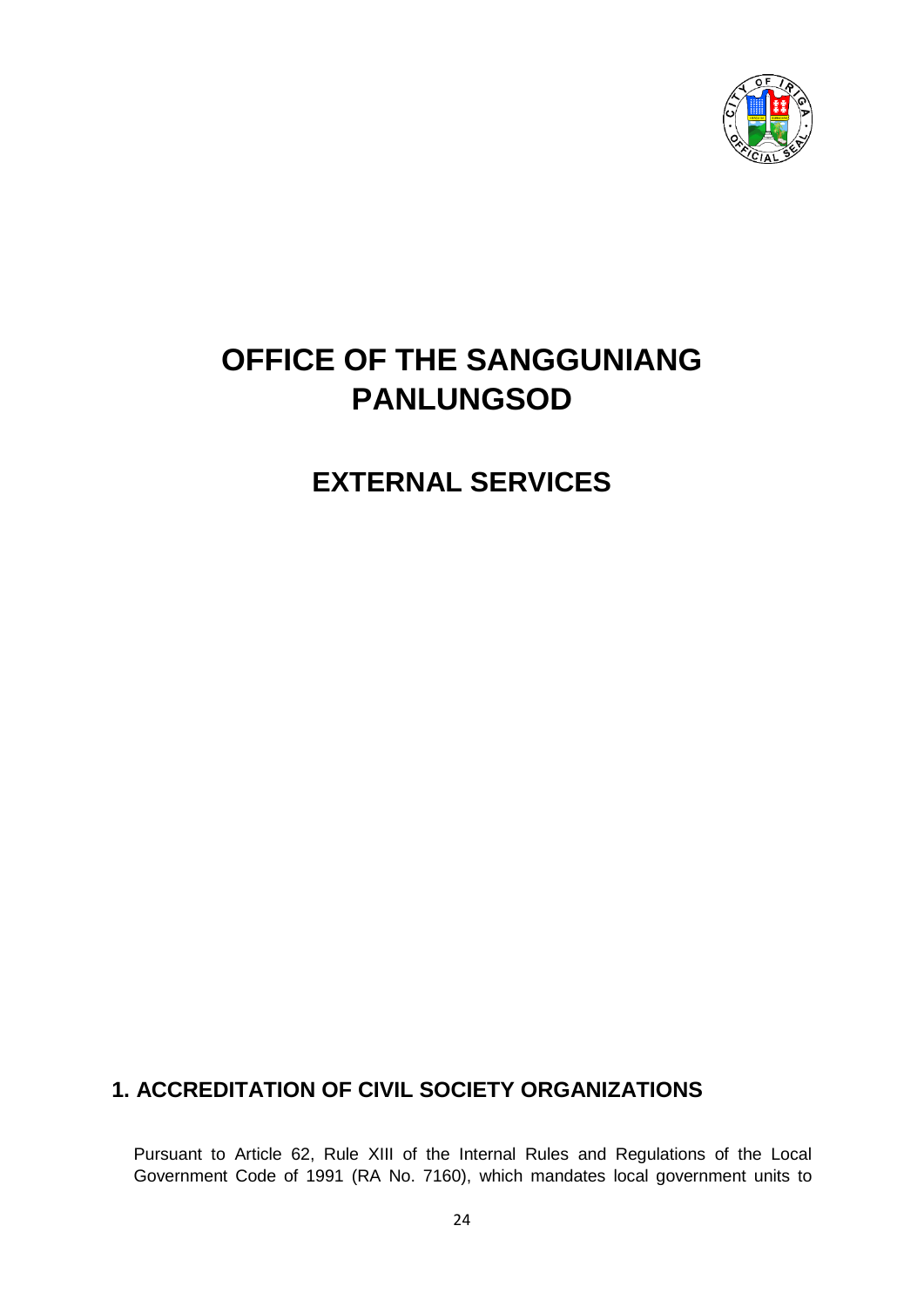

promote the establishment and operation of Peoples' Organizations, Non-Governmental Organizations, and the private sector, to make them active partners in the pursuit of local autonomy, and to directly involve them in the plans, programs, projects or activities of the local government unit, such as but not limited to membership in local special bodies and involvement in the delivery of basic services and facilities; and, to DILG Memorandum-Circular No. 2019-72, dated May 22, 2019, re – Guidelines on Accreditation of Civil Society Organizations and Selection of Representatives to the Local Special Bodies

| <b>Office or Division:</b>                                                          | Office of the Sangguniang Panlungsod |                                                 |  |  |
|-------------------------------------------------------------------------------------|--------------------------------------|-------------------------------------------------|--|--|
| <b>Classification:</b>                                                              | <b>Highly Technical</b>              |                                                 |  |  |
| <b>Type of Transaction:</b>                                                         | G <sub>2</sub> C                     |                                                 |  |  |
| Who may avail:                                                                      |                                      | Civil Society Organizations and Cooperatives    |  |  |
| <b>CHECKLIST OF REQUIREMENTS</b>                                                    |                                      | <b>WHERE TO SECURE</b>                          |  |  |
| 1. Letter of Application                                                            |                                      | <b>Applicant Organization</b>                   |  |  |
| 2. Duly Accomplished Application Form                                               |                                      | Records Division of Sanggunian Office           |  |  |
| 3. Board Resolution signifying intention for<br>accreditation                       |                                      | <b>Applicant Organization</b>                   |  |  |
| 4. Certificate of Registration or Accreditation                                     |                                      | (SEC, DOLE, CDA, etc., or in case of IPOs,      |  |  |
|                                                                                     |                                      | certification issued by the NCIP)               |  |  |
| 5. List of Current Officers and members                                             |                                      | <b>Applicant Organization</b>                   |  |  |
| 6. Original Sworn Statement stating that it is                                      |                                      | Chief Executive Officer or equivalent officer   |  |  |
| an independent, non-partisan organization                                           |                                      | of the applicant Organization                   |  |  |
| and that it will retain its autonomy while                                          |                                      |                                                 |  |  |
| pursuing the advancement of the peoples'                                            |                                      |                                                 |  |  |
| interests through its membership in a local                                         |                                      |                                                 |  |  |
| special body, after satisfying all the                                              |                                      |                                                 |  |  |
| requirements and set criteria, PER THE                                              |                                      |                                                 |  |  |
| Memo-Circular; and after securing a                                                 |                                      |                                                 |  |  |
| Certificate of Accreditation, issued by from                                        |                                      |                                                 |  |  |
| the Sanggunian                                                                      |                                      |                                                 |  |  |
| 7. Minutes of the Annual Meetings of the                                            |                                      | <b>Applicant Organization's Board Secretary</b> |  |  |
| immediately preceding year as certified by                                          |                                      |                                                 |  |  |
| the Organization's Board Secretary (for                                             |                                      |                                                 |  |  |
| existing Organization)                                                              |                                      |                                                 |  |  |
| 8. Annual Accomplishment Report for the<br>immediately preceding year (for existing |                                      | <b>Applicant Organization</b>                   |  |  |
| organization)                                                                       |                                      |                                                 |  |  |
|                                                                                     |                                      | Executive Officer of the applicant              |  |  |
| 9. Financial Statement (for existing organization)                                  |                                      | organization                                    |  |  |
| 10. Photocopy of Profile of at least 3                                              |                                      | <b>Applicant Organization</b>                   |  |  |
| individuals in the Organization that will                                           |                                      |                                                 |  |  |
| verify their involvement in education and                                           |                                      |                                                 |  |  |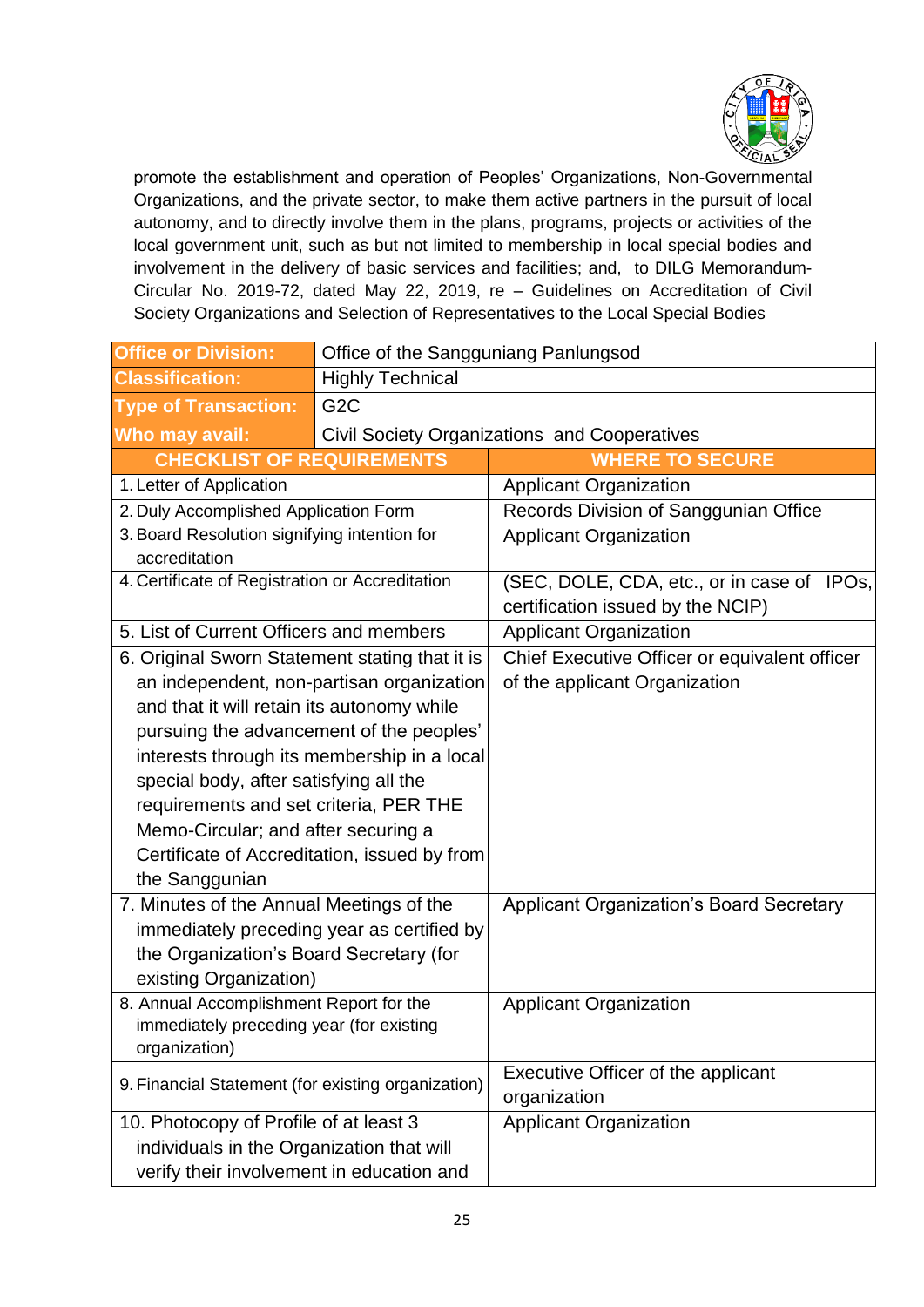

| health services as prescribed in Sections |                                        |                   |                         |                          |
|-------------------------------------------|----------------------------------------|-------------------|-------------------------|--------------------------|
| 98 and 102 of RA No. 7160. (For           |                                        |                   |                         |                          |
|                                           | Organizations applying to be member of |                   |                         |                          |
|                                           | the Local School and Health Boards)    |                   |                         |                          |
| <b>CLIENT STEPS</b>                       | <b>AGENCY ACTION</b>                   | <b>FEES TO BE</b> | <b>PROCESS-</b>         | <b>PERSON</b>            |
|                                           |                                        | <b>PAID</b>       | <b>ING TIME</b>         | <b>RESPONSIBLE</b>       |
|                                           | <b>PRELIMINARY STEPS:</b>              |                   |                         |                          |
|                                           | A. Call for Accreditation              |                   |                         |                          |
|                                           | A.1 Issue Notice of                    |                   | 1 <sup>st</sup> Week of | SP, thru the             |
|                                           | Call to all CSOs                       |                   | August                  | Committee on             |
|                                           | A.2 Post Notice of Call                |                   |                         | Cooperatives,            |
|                                           | for Accreditation in                   |                   |                         | <b>Civil Society</b>     |
|                                           | at least 3                             |                   |                         | Organizations,           |
|                                           | conspicuous places                     |                   |                         | People                   |
|                                           | A.3 Invite all CSOs to                 |                   |                         | <b>Empowerment &amp;</b> |
|                                           | participate in the                     |                   |                         | Participation            |
|                                           | accreditation and                      |                   |                         |                          |
|                                           | selection process                      |                   |                         |                          |
| 1. Sign-in in the                         | 1. Hand in the Logbook                 |                   | $\overline{I}$ minute   | Officer-of-the           |
| Client's Log                              | and assist the client                  |                   |                         | Day                      |
| Book in the                               |                                        |                   |                         | (Office of the           |
| Office.                                   |                                        |                   |                         | Sangguniang              |
|                                           |                                        |                   |                         | Panlungsod)              |
| 1. Submit duly<br>accomplished            | 2. Receive the                         |                   | 15 minutes              | <b>Records Division</b>  |
| Application Form                          | documents from the                     |                   |                         |                          |
| and requirements                          | client and check for                   |                   |                         |                          |
| (within the 2 <sup>nd</sup>               | completeness                           |                   |                         |                          |
| week of August                            |                                        |                   |                         |                          |
| but not later than                        |                                        |                   |                         |                          |
| the last working                          |                                        |                   |                         |                          |
| day of the 3rd                            |                                        |                   |                         |                          |
| week)                                     |                                        |                   |                         |                          |
|                                           | 3. Undergo the following               |                   |                         |                          |
|                                           | activities:                            |                   |                         |                          |
|                                           | 3.1 Calendar in the                    |                   | On the                  | <b>SP Secretary</b>      |
|                                           | Agenda of the                          |                   | immediately             | Journal & Minutes        |
|                                           | <b>Regular Session</b>                 |                   | following               | <b>Division</b>          |
|                                           |                                        |                   | Regular                 | <b>SP Majority</b>       |
|                                           |                                        |                   | Session                 | Leader                   |
|                                           |                                        |                   |                         |                          |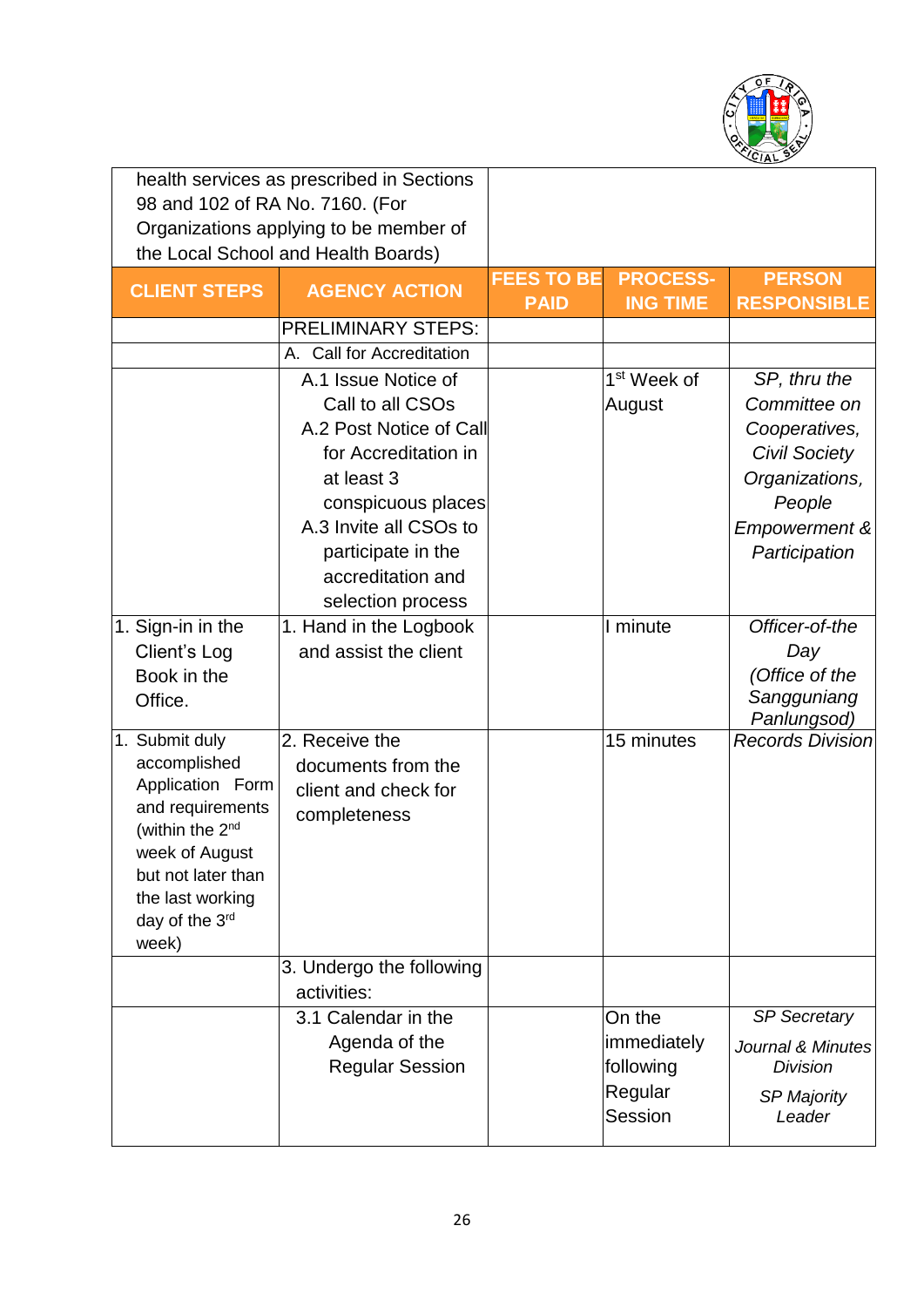

|                                                                                                        | 3.2 Refer to                                                                                         | Immediately                                                                                           | Vice-Mayor and                                                                                                                                                                             |
|--------------------------------------------------------------------------------------------------------|------------------------------------------------------------------------------------------------------|-------------------------------------------------------------------------------------------------------|--------------------------------------------------------------------------------------------------------------------------------------------------------------------------------------------|
|                                                                                                        | appropriate                                                                                          | after 1 <sup>st</sup>                                                                                 | the SP Members                                                                                                                                                                             |
|                                                                                                        | Committee/s for                                                                                      | Reading                                                                                               |                                                                                                                                                                                            |
|                                                                                                        | review during the                                                                                    |                                                                                                       |                                                                                                                                                                                            |
|                                                                                                        | <b>Regular Session</b>                                                                               |                                                                                                       |                                                                                                                                                                                            |
| 3. Attend to<br>Session or<br>Hearing once<br>requested by<br>the Sanggunian/<br>Committee<br>assigned | 3.3 Conduct of<br>Committee<br>Hearing                                                               | Starting on the<br>3 <sup>rd</sup> week but<br>not later than<br>the last<br>working day of<br>August | Committee on<br>Cooperatives,<br><b>Civil Society</b><br>Organizations<br>(CSOs) People<br>Empowerment &<br>Participation<br><b>Resolution and</b><br><b>Ordinances</b><br><b>Division</b> |
|                                                                                                        | 3.4 Report by the<br>Committee in the<br><b>Regular Session</b>                                      | On the next<br>Regular<br><b>Session after</b><br>final findings<br>of the<br>Committee               | Committee<br>Chairman                                                                                                                                                                      |
|                                                                                                        | 3.5 If the matter is<br>approved, prepare<br>the resolution                                          | 5 working<br>days                                                                                     | <b>SP Secretary</b>                                                                                                                                                                        |
| Submit additional<br>4.<br>requirements, if<br>needed                                                  | 3.6 If disapproved or<br>needs further review<br>or clarifications,<br>inform the applicant          | 1 day after<br>instruction<br>from the<br>Committee                                                   | <b>SP Secretary</b>                                                                                                                                                                        |
|                                                                                                        | 4 Number & record in the<br><b>Book</b><br>4.1 Print the final<br>version of the<br>approved measure | 1 hour                                                                                                | <b>Records Division</b><br>Administrative<br><b>Division</b>                                                                                                                               |
|                                                                                                        | 5 Sign the approved<br>measures by all<br>Signatories                                                | 4 working<br>days                                                                                     | Vice-Mayor & SP<br><b>Members</b><br><b>SP Secretary</b>                                                                                                                                   |
|                                                                                                        |                                                                                                      |                                                                                                       | <b>Records Division</b>                                                                                                                                                                    |
|                                                                                                        | Forward to the City<br>6                                                                             | 15 minutes                                                                                            | <b>SP Secretary</b>                                                                                                                                                                        |
|                                                                                                        | Mayor for approval/<br>signature and affix<br>official seal upon                                     | after<br>completion of<br>signatures                                                                  | <b>Records Division</b>                                                                                                                                                                    |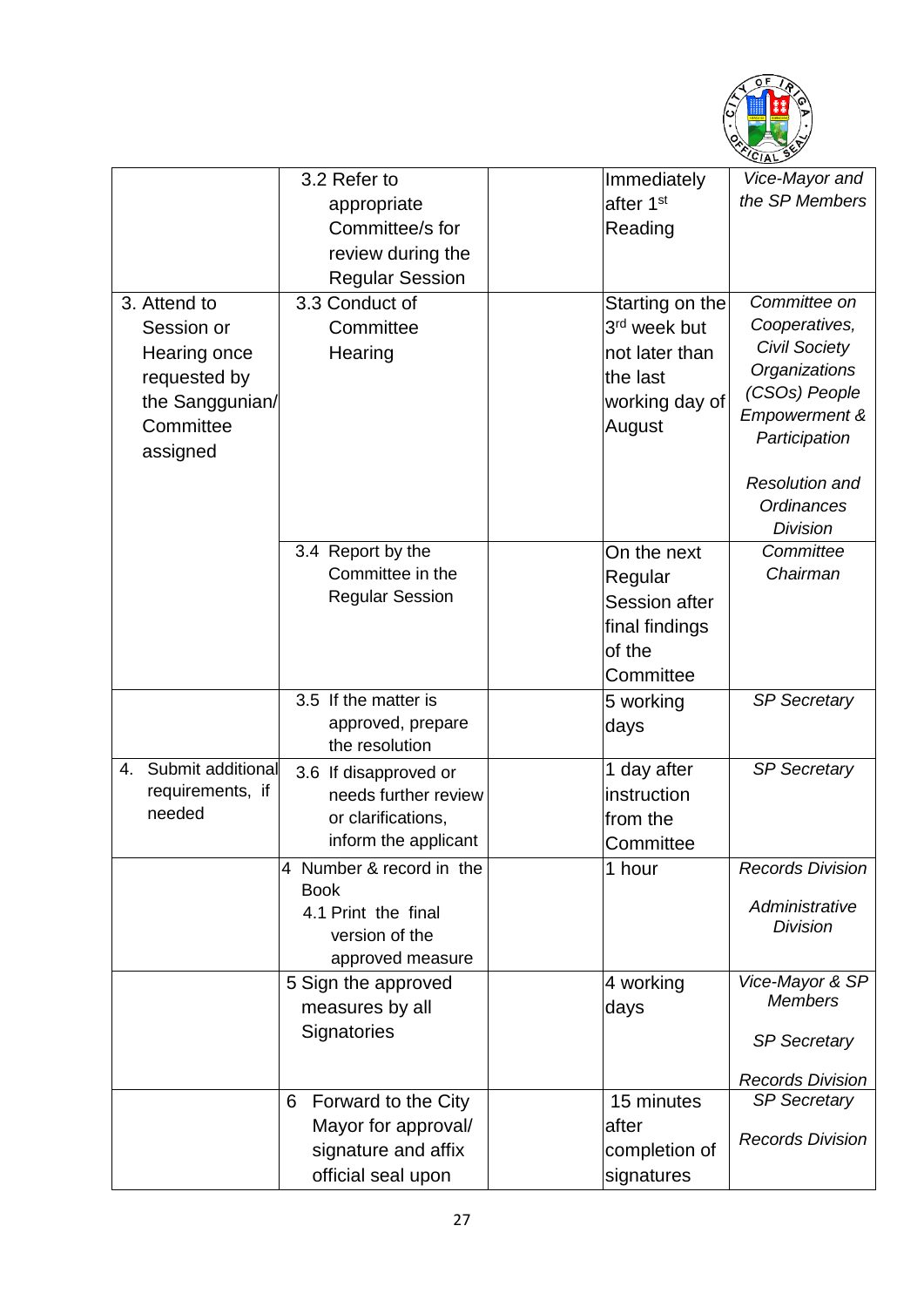

|    |                   | return of approved          |                      |                  |                         |
|----|-------------------|-----------------------------|----------------------|------------------|-------------------------|
|    |                   | document                    |                      |                  |                         |
| 5. | Request for       | 7 Issue the Order of        |                      | 1 minute         | <b>Records Division</b> |
|    | copies of         | Payment                     |                      |                  |                         |
|    | approved          |                             |                      |                  |                         |
|    | measure and       |                             |                      |                  |                         |
|    | the Certificate   |                             |                      |                  |                         |
|    | of Accreditation  |                             |                      |                  |                         |
|    | 5.1 Pay the       | 7.1 Receive Payment         | Accreditatio         | 15 minutes       | City Treasurer's        |
|    | required          | per Order of                | n Fee                |                  | Office                  |
|    | Fees              | Payment                     | a. For               |                  | (Windows 1 to 3)        |
|    |                   |                             | original             |                  |                         |
|    |                   |                             | accreditation        |                  |                         |
|    |                   |                             |                      |                  |                         |
|    |                   |                             | Php500.00            |                  |                         |
|    |                   |                             | b. For               |                  |                         |
|    |                   |                             | renewal of           |                  |                         |
|    |                   |                             | accreditation        |                  |                         |
|    |                   |                             |                      |                  |                         |
|    |                   |                             | -Php300.00<br>c. For |                  |                         |
|    |                   |                             | certificate of       |                  |                         |
|    |                   |                             | accreditation        |                  |                         |
|    |                   |                             | Php200.00            |                  |                         |
|    |                   |                             | (Pursuant to         |                  |                         |
|    |                   |                             | Art. C, Sec.         |                  |                         |
|    |                   |                             | 5C. 01 of            |                  |                         |
|    |                   |                             | Ordinance            |                  |                         |
|    |                   |                             | No. 2018-            |                  |                         |
|    |                   |                             | 10,                  |                  |                         |
|    |                   |                             | otherwise            |                  |                         |
|    |                   |                             | known as             |                  |                         |
|    |                   |                             | the Revenue          |                  |                         |
|    |                   |                             | Code of the          |                  |                         |
|    |                   |                             | City of Iriga)       |                  |                         |
|    | 6. Receive copies | 8. Furnish the copy upon    |                      | 5 minutes        | <b>Records Division</b> |
|    | of approved       | presentation of the         |                      | upon             |                         |
|    | measure and the   | <b>Official Receipt for</b> |                      | request          |                         |
|    | Certificate of    | payment of fees             |                      |                  |                         |
|    | Accreditation     |                             |                      |                  |                         |
|    |                   | 9. Distribute the copies    |                      | 30 minutes       | <b>Records Division</b> |
|    |                   | to concerned                |                      | after receipt of |                         |
|    |                   | agencies/individuals        |                      | the approved     |                         |
|    |                   | concerned                   |                      | measure          |                         |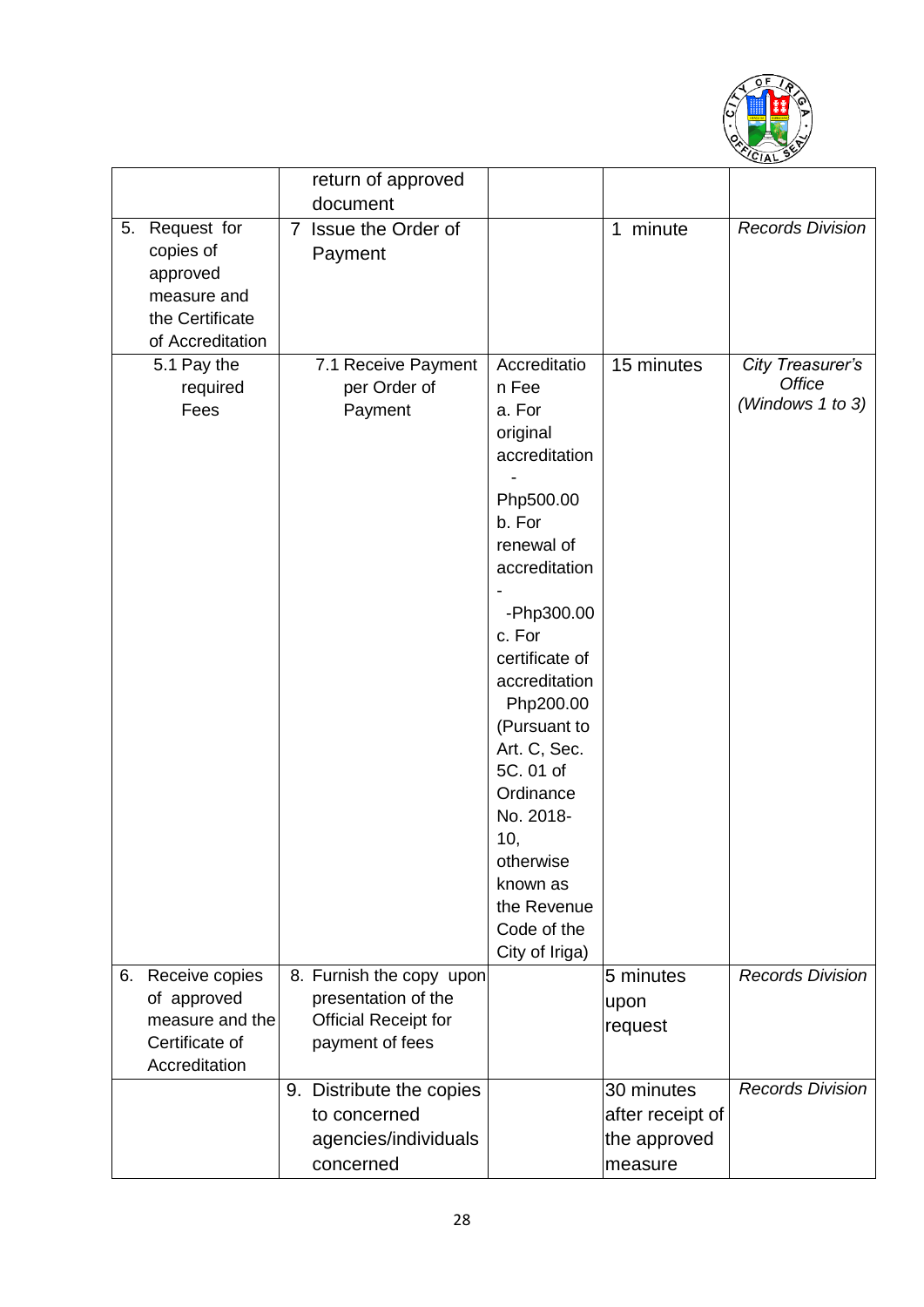

| <b>TOTAL:</b> | <b>For Original Issue the</b> |                              |  |
|---------------|-------------------------------|------------------------------|--|
|               |                               | Accreditation Certificate of |  |
|               |                               | - Php700.00 Accreditation    |  |
|               |                               | before, but not              |  |
|               |                               | For renewal later than, the  |  |
|               |                               | $-$ Php500.00 last working   |  |
|               |                               | day of August                |  |

# **2. HEARING OF ADMINISTRATIVE COMPLAINTS AGAINST ERRING ELECTIVE BARANGAY OFFICIALS**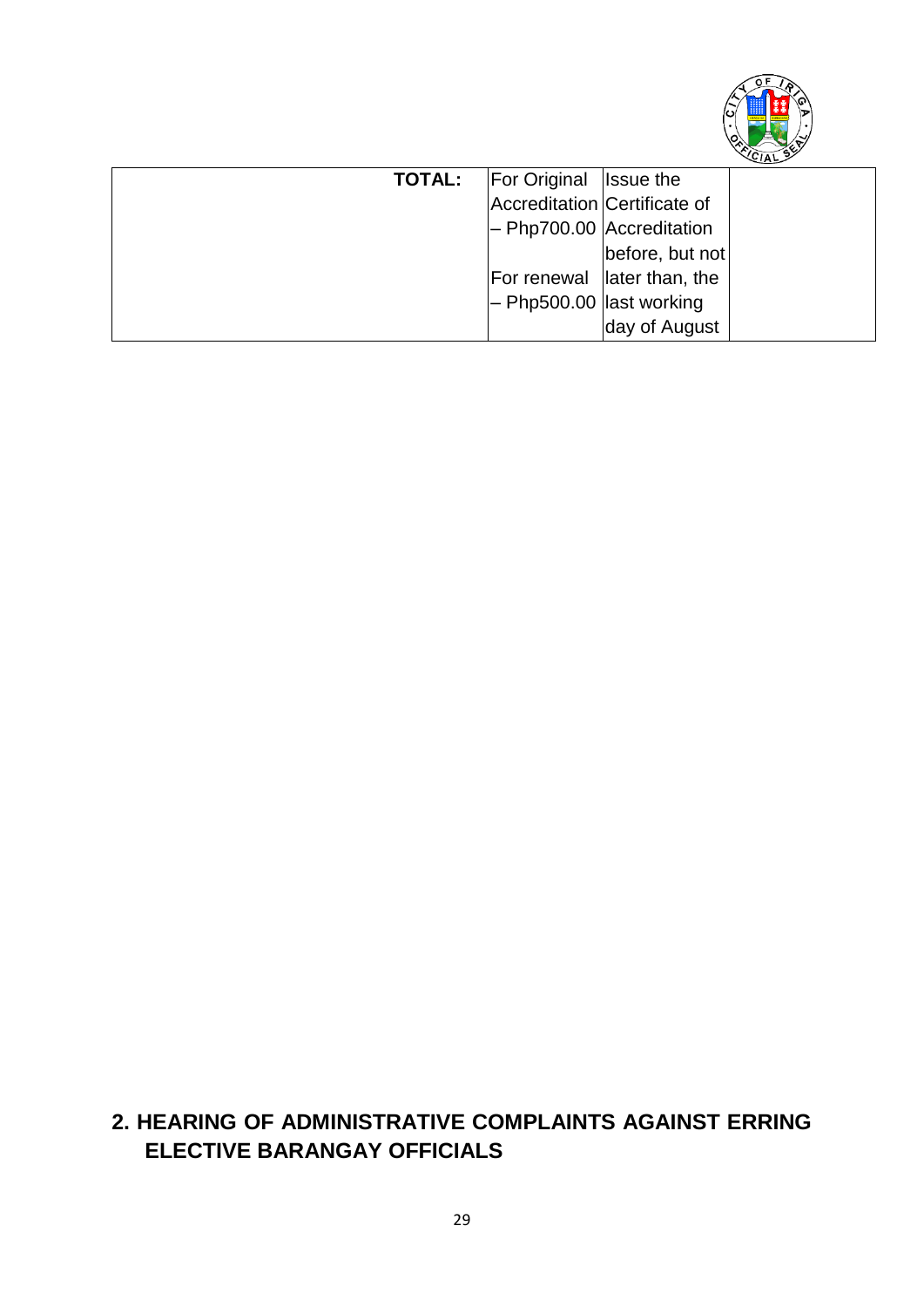

This is in the exercise of Quasi-Judicial function of the Sanggunian pursuant to Section 61(c) of the Local Government Code of 1991 (Republic Act No. 7160), which provides that "a complaint against any elective barangay official shall be filed before the Sangguniang Panlungsod whose decision shall be final and executory"

| <b>Office or Division:</b>                                                                                                                                                       | Office of the Sangguniang Panlungsod                                                                                                                                             |                                                                                                                |                        |                                                                                               |
|----------------------------------------------------------------------------------------------------------------------------------------------------------------------------------|----------------------------------------------------------------------------------------------------------------------------------------------------------------------------------|----------------------------------------------------------------------------------------------------------------|------------------------|-----------------------------------------------------------------------------------------------|
| <b>Classification:</b>                                                                                                                                                           | <b>Highly Technical</b>                                                                                                                                                          |                                                                                                                |                        |                                                                                               |
| <b>Type of Transaction:</b>                                                                                                                                                      | G <sub>2</sub> C                                                                                                                                                                 |                                                                                                                |                        |                                                                                               |
| Who may avail:                                                                                                                                                                   | Complainant/s to erring elective Barangay Official                                                                                                                               |                                                                                                                |                        |                                                                                               |
|                                                                                                                                                                                  | <b>CHECKLIST OF REQUIREMENTS</b>                                                                                                                                                 |                                                                                                                | <b>WHERE TO SECURE</b> |                                                                                               |
| <b>Verified Complaint</b><br>2.<br>(under Oath/Notarized)<br>Copy furnished the Office of the<br>Provincial Governor and the DILG<br>3. Affidavits and other attachments, if any |                                                                                                                                                                                  | A Notary Public (an Attorney)<br>Witness(es) to the complaint filed                                            |                        |                                                                                               |
|                                                                                                                                                                                  |                                                                                                                                                                                  | <b>FEES TO BE</b>                                                                                              | <b>PROCESS-</b>        | <b>PERSON</b>                                                                                 |
| <b>CLIENT STEPS</b>                                                                                                                                                              | <b>AGENCY ACTION</b>                                                                                                                                                             | <b>PAID</b>                                                                                                    | <b>ING TIME</b>        | <b>RESPONSIBLE</b>                                                                            |
| 1. Complainant/s<br>sign-in in the<br>Client's Log<br>Book in the<br>Office                                                                                                      | 1. Hand in the Logbook<br>and assist the client                                                                                                                                  | <b>NONE</b>                                                                                                    | I minute               | Officer-of-the-Day<br>(Office of the<br>Sangguniang<br>Panlungsod)                            |
| 2. File the verified<br>complaint after<br>complying with<br>the requirements                                                                                                    | 2. Verification of the<br>documents<br>2.1 Receive the<br>documents<br>2.2. Record in the book<br>and number the<br>Administrative<br>Case<br>2.3. Issue the Order of<br>Payment |                                                                                                                | 30 minutes             | Secretary to the<br>Sanggunian<br><b>Assistant SP</b><br>Secretary<br><b>Records Division</b> |
| 3.<br>Payment of Fees                                                                                                                                                            | 2.2 Receive Payment<br>per Order of<br>Payment                                                                                                                                   | 1. Filing<br>$Fee -$<br>Php1,500.00<br>2. Service Fee<br>(Summons,<br>Notices,<br>Orders, etc.)<br>$- P500.00$ | 30 minutes             | City Treasurer's<br><b>Office</b><br>(Windows $1$ to $3$ )                                    |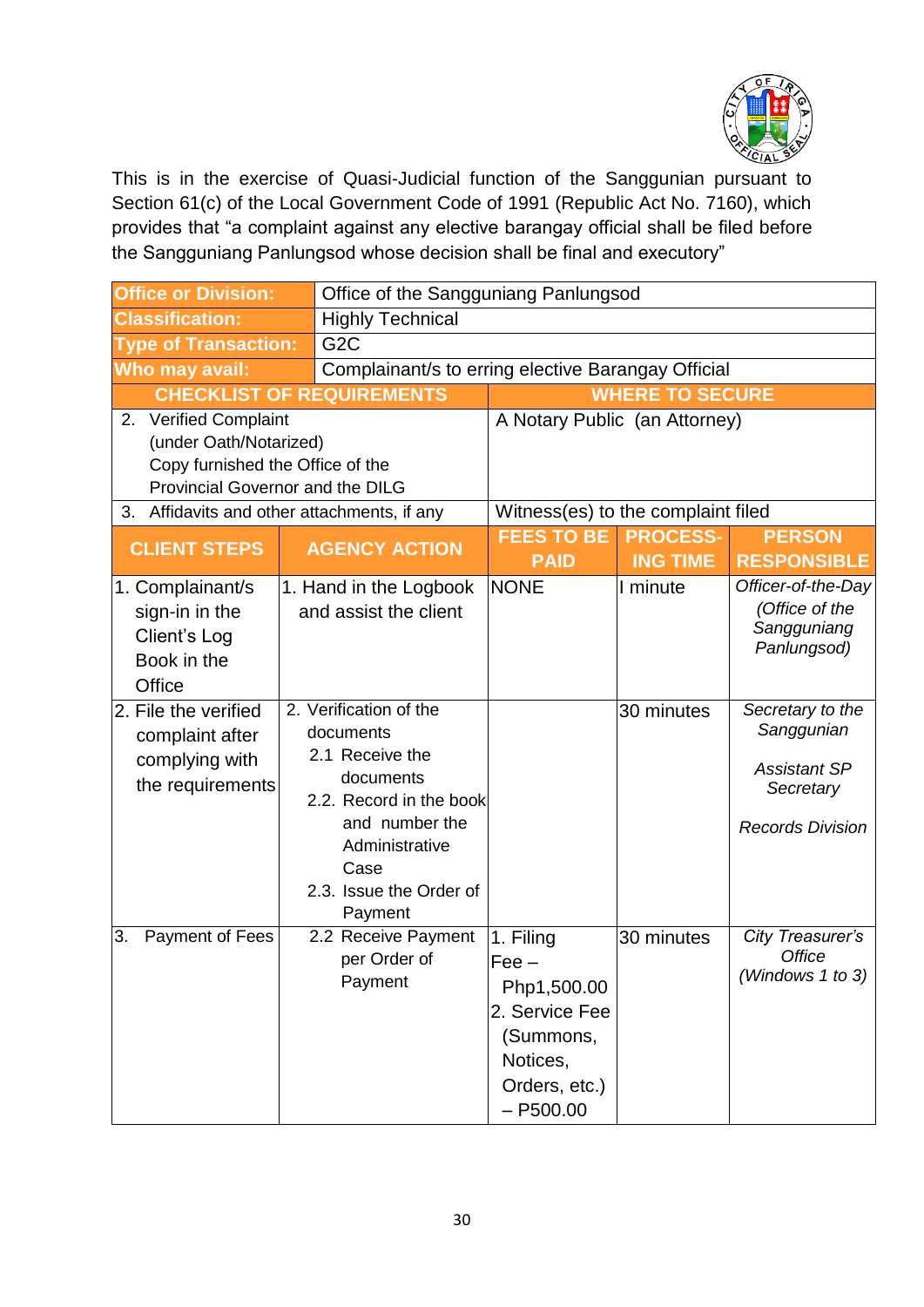

|    |                                                               |                                                                                                                                                                                         | 3. Research                                                                                        |                                                                                 |                                                                                                          |
|----|---------------------------------------------------------------|-----------------------------------------------------------------------------------------------------------------------------------------------------------------------------------------|----------------------------------------------------------------------------------------------------|---------------------------------------------------------------------------------|----------------------------------------------------------------------------------------------------------|
|    |                                                               |                                                                                                                                                                                         | $Fee -$                                                                                            |                                                                                 |                                                                                                          |
|    |                                                               |                                                                                                                                                                                         | Php100.00                                                                                          |                                                                                 |                                                                                                          |
|    |                                                               |                                                                                                                                                                                         | (Pursuant to<br>Art. D, Sec.<br>5D.01 of<br>Ordinance<br>No. 2018-10,<br>otherwise<br>known as the |                                                                                 |                                                                                                          |
|    |                                                               |                                                                                                                                                                                         | Revenue                                                                                            |                                                                                 |                                                                                                          |
|    |                                                               |                                                                                                                                                                                         | Code of the                                                                                        |                                                                                 |                                                                                                          |
|    |                                                               |                                                                                                                                                                                         | City of Iriga)                                                                                     |                                                                                 |                                                                                                          |
|    |                                                               | Calendar in the<br>3.<br>Agenda of the<br><b>Regular Session</b>                                                                                                                        |                                                                                                    | On the<br>immediately<br>following<br>Regular<br>session                        | Secretary to the<br>Sanggunian<br>Journal and<br><b>Minutes Division</b><br><b>SP Majority</b><br>Leader |
|    |                                                               | Refer to the<br>4.<br>Committee on<br>Barangay Affairs and<br>Committee on<br>Ordinances & Legal<br><b>Matters</b><br>(pursuant to Internal<br>Rules of Procedure of<br>2019 of the SP) |                                                                                                    | Immediately<br>after the 1 <sup>st</sup><br>Reading                             | Vice-Mayor & SP<br><b>Members</b>                                                                        |
|    |                                                               | Require respondent to<br>5.<br>submit verified answer                                                                                                                                   |                                                                                                    | Within 7<br>days<br>after<br>the<br>administrativ<br>e<br>complaint is<br>filed | Committee on<br><b>Barangay Affairs</b><br>Committee on<br>Ordinances and<br><b>Legal Matters</b>        |
| 4. | Respondent<br>submit his<br>verified answer<br>within 15 days | 6. Receive the Verified<br>answer                                                                                                                                                       |                                                                                                    | 15 minutes                                                                      | <b>Assistant SP</b><br>Secretary<br><b>Records Division</b>                                              |
|    | from receipt of                                               |                                                                                                                                                                                         |                                                                                                    |                                                                                 |                                                                                                          |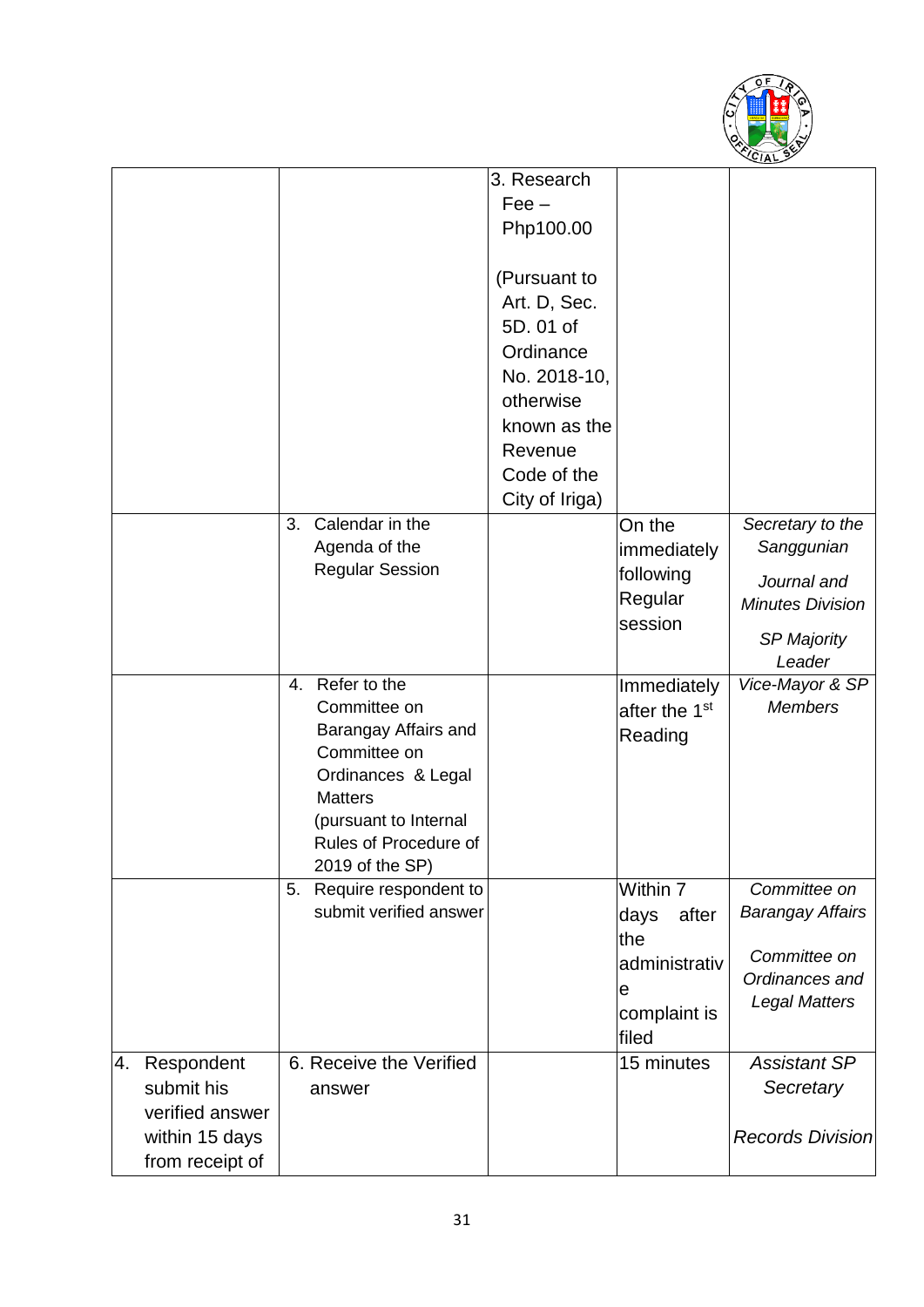

|    | the order from           |    |                                                                                                                                  |                                               |                                        |
|----|--------------------------|----|----------------------------------------------------------------------------------------------------------------------------------|-----------------------------------------------|----------------------------------------|
|    | the Committees           |    |                                                                                                                                  |                                               |                                        |
|    |                          | 7. | May impose<br>Preventive<br>Suspension if it is<br>prayed for in the<br>complaint and when<br>the evidence of guilt is<br>strong | Any time<br>after the<br>issues are<br>joined | City Mayor                             |
| 5. | Appears in the           | 8. | Committee                                                                                                                        | <b>Starts within</b>                          | Committee on                           |
|    | Formal<br>Administrative |    | commence formal                                                                                                                  | ten (10) days                                 | Barangay<br><b>Affairs</b>             |
|    | Proceedings/             |    | hearing/ investigation                                                                                                           | after receipt<br>of the                       |                                        |
|    | Hearing Proper/          |    |                                                                                                                                  | answer of                                     | Committee on                           |
|    | Investigation            |    |                                                                                                                                  | the                                           | Ordinances and                         |
|    |                          |    |                                                                                                                                  | respondent                                    | <b>Legal Matters</b>                   |
|    |                          |    |                                                                                                                                  |                                               | <b>Assistant SP</b>                    |
|    |                          |    |                                                                                                                                  |                                               | Secretary                              |
|    |                          | 9. | Terminate the                                                                                                                    | Within                                        | Committee on                           |
|    |                          |    | investigation                                                                                                                    | Ninety (90)                                   | Barangay<br><b>Affairs</b>             |
|    |                          |    |                                                                                                                                  | days from<br>the start of                     |                                        |
|    |                          |    |                                                                                                                                  | investigation                                 | Committee on                           |
|    |                          |    |                                                                                                                                  |                                               | Ordinances and                         |
|    |                          |    |                                                                                                                                  | Within                                        | <b>Legal Matters</b>                   |
|    |                          |    | 10. Report the findings<br>or recommendation                                                                                     | Thirty (30)                                   | Chairman,<br>Committee on              |
|    |                          |    | of the Committee to                                                                                                              | days after                                    | <b>Barangay Affairs</b>                |
|    |                          |    | the August Body in a                                                                                                             | the end of                                    |                                        |
|    |                          |    | Regular<br>Session                                                                                                               | the                                           | Committee on                           |
|    |                          |    |                                                                                                                                  | investigatio                                  | Ordinances and<br><b>Legal Matters</b> |
|    |                          |    |                                                                                                                                  | n                                             |                                        |
|    |                          |    | 11. Decision                                                                                                                     | After the                                     | Sanggunian<br>En Banc                  |
|    |                          |    |                                                                                                                                  | Sanggunian                                    |                                        |
|    |                          |    |                                                                                                                                  | En Banc has<br>taken up the                   |                                        |
|    |                          |    |                                                                                                                                  | finding or                                    |                                        |
|    |                          |    |                                                                                                                                  | recommenda                                    |                                        |
|    |                          |    |                                                                                                                                  | tion of the                                   |                                        |
|    |                          |    |                                                                                                                                  | committees                                    |                                        |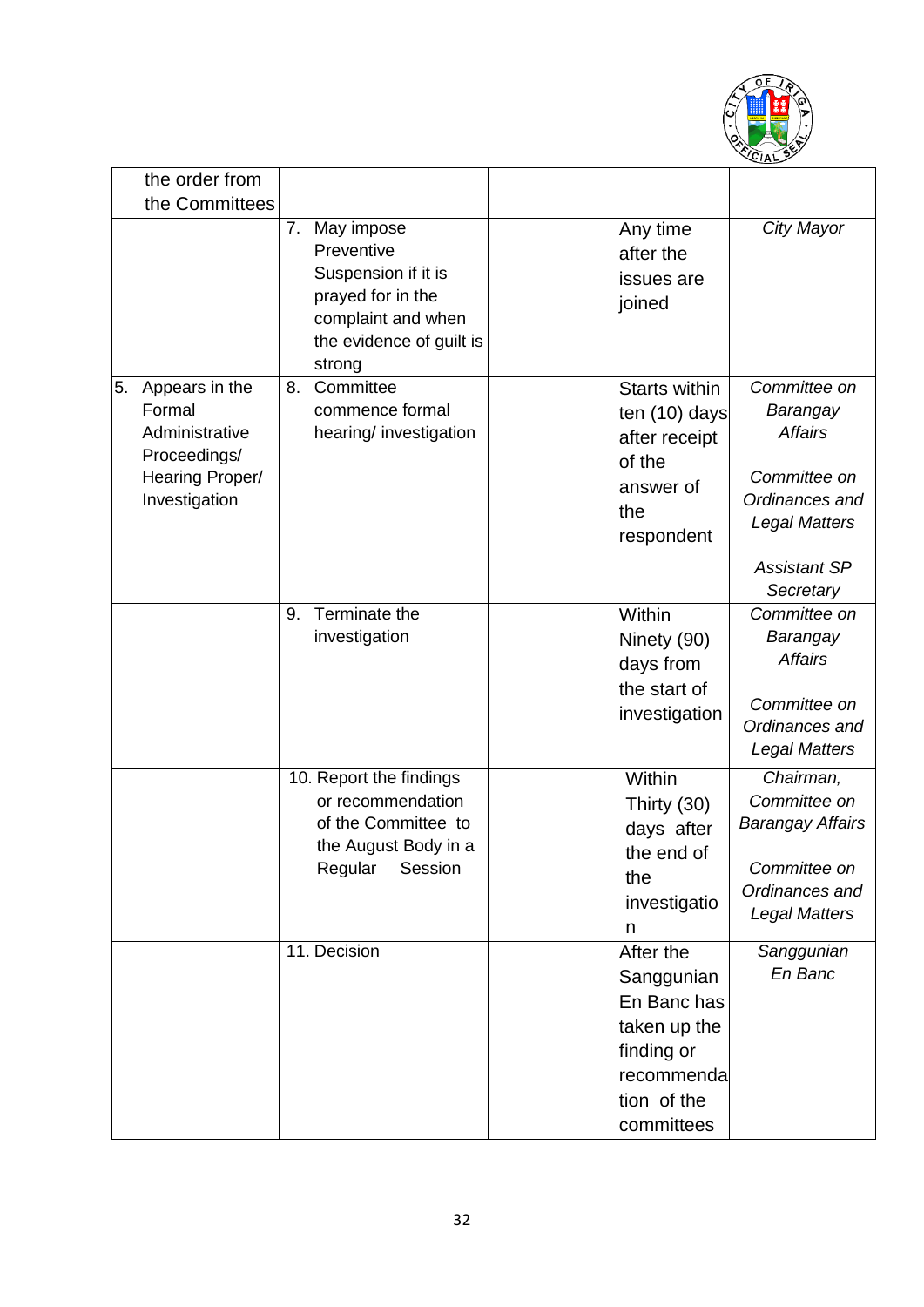

| 12. Forward the Written |                     | 3 days after | Vice-Mayor |
|-------------------------|---------------------|--------------|------------|
| Decision to the City    |                     | the written  |            |
|                         |                     | decision is  |            |
|                         |                     | prepared     |            |
| <b>TOTAL:</b>           | Php2,100.00         | Within 120   |            |
|                         |                     | days from    |            |
|                         |                     | the time the |            |
|                         |                     | respondent   |            |
|                         |                     | was formally |            |
|                         |                     | notified of  |            |
|                         |                     | the case     |            |
|                         |                     | against him  |            |
|                         | Mayor for execution |              |            |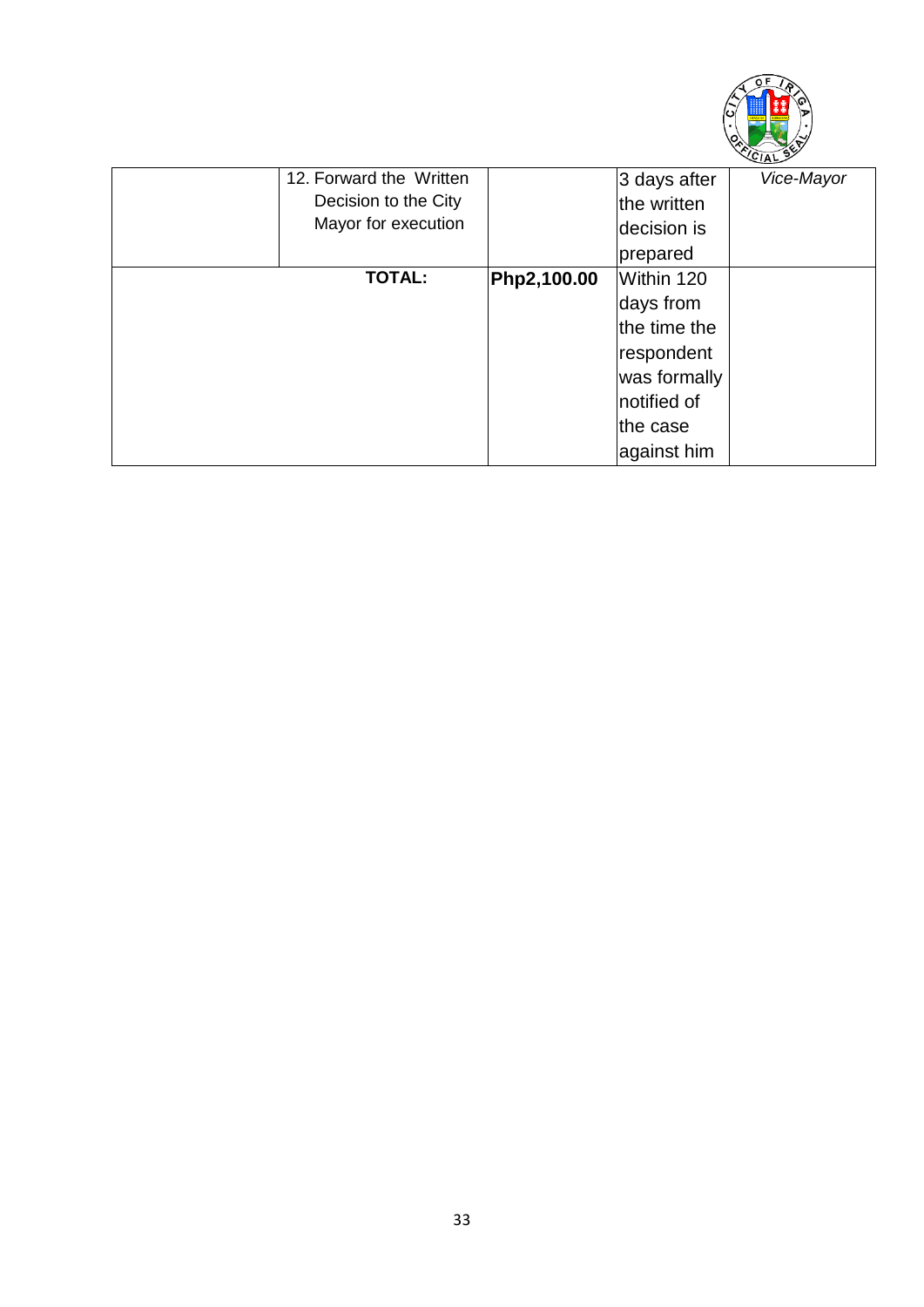

#### **3. PASSAGE OF PROPOSED LEGISLATIVE MEASURE**

Pursuant to Section 48 of the Local Government Code of 1991 (RA 7160), the Sangguniang Panlungsod, as the legislative body of the City, shall enact ordinances, approve resolutions and appropriate funds for the general welfare of the City and its inhabitants, hence, all requests for legislative measures shall be submitted to the Sanggunian.

| <b>Office or Division:</b>                                                                                                                        | Office of the Sangguniang Panlungsod                                               |                                                                                                                         |                                                 |                                                                                             |  |
|---------------------------------------------------------------------------------------------------------------------------------------------------|------------------------------------------------------------------------------------|-------------------------------------------------------------------------------------------------------------------------|-------------------------------------------------|---------------------------------------------------------------------------------------------|--|
| <b>Classification:</b>                                                                                                                            | <b>Highly Technical</b>                                                            |                                                                                                                         |                                                 |                                                                                             |  |
| <b>Type of Transaction:</b>                                                                                                                       | G <sub>2</sub> C                                                                   |                                                                                                                         |                                                 |                                                                                             |  |
| Who may avail:                                                                                                                                    | All                                                                                |                                                                                                                         |                                                 |                                                                                             |  |
| <b>CHECKLIST OF REQUIREMENTS</b>                                                                                                                  |                                                                                    |                                                                                                                         | <b>WHERE TO SECURE</b>                          |                                                                                             |  |
| Fifteen (15) copies of written request or<br>document/s for inclusion in the Agenda, duly<br>signed by the requesting person/official/<br>sponsor |                                                                                    | Submitted by the Requesting individual,<br>organizations, Agencies, etc.<br>Sponsoring Sangguniang Panlungsod<br>Member |                                                 |                                                                                             |  |
| <b>CLIENT STEPS</b>                                                                                                                               | <b>AGENCY ACTION</b>                                                               | <b>FEES TO</b><br><b>BE PAID</b>                                                                                        | <b>PROCESS-</b><br><b>ING TIME</b>              | <b>PERSON</b><br><b>RESPONSIBLE</b>                                                         |  |
| 1. Sign-in in the<br>Client's Log Book<br>in the Office<br>(except for<br>sponsoring SP<br>Member)                                                | 1. Hand in the Logbook<br>and assist the client                                    | <b>NONE</b>                                                                                                             | I minute                                        | Officer-of-the-<br>Day<br>(Office of the<br>Sangguniang<br>Panlungsod)                      |  |
| 2. Submit the<br>Request to the<br><b>Receiving Officer</b><br>and retain<br>received copy                                                        | 2. The Receiving Officer<br>receives the<br>document and check<br>for completeness |                                                                                                                         | 15 minutes                                      | <b>Records Division</b><br>(Office of the<br>Sangguniang<br>Panlungsod)                     |  |
|                                                                                                                                                   | 3. Forward the same to<br>the SP Secretary                                         |                                                                                                                         | 15 minutes<br>upon receipt                      | <b>Records Division</b>                                                                     |  |
|                                                                                                                                                   | Undergo the following<br>activities:                                               |                                                                                                                         |                                                 |                                                                                             |  |
|                                                                                                                                                   | 3.1 Calendar in the<br>Agenda of the<br><b>Regular Session</b>                     |                                                                                                                         | On the next<br>Regular<br>Session               | <b>SP Secretary</b><br>Journal & Minutes<br><b>Division</b><br><b>SP Majority</b><br>Leader |  |
|                                                                                                                                                   | 3.2 Refer to appropriate<br>Committee/s for<br>review (if not urgent)              |                                                                                                                         | Immediately<br>after 1 <sup>st</sup><br>Reading | Sangguniang<br>Panlungsod                                                                   |  |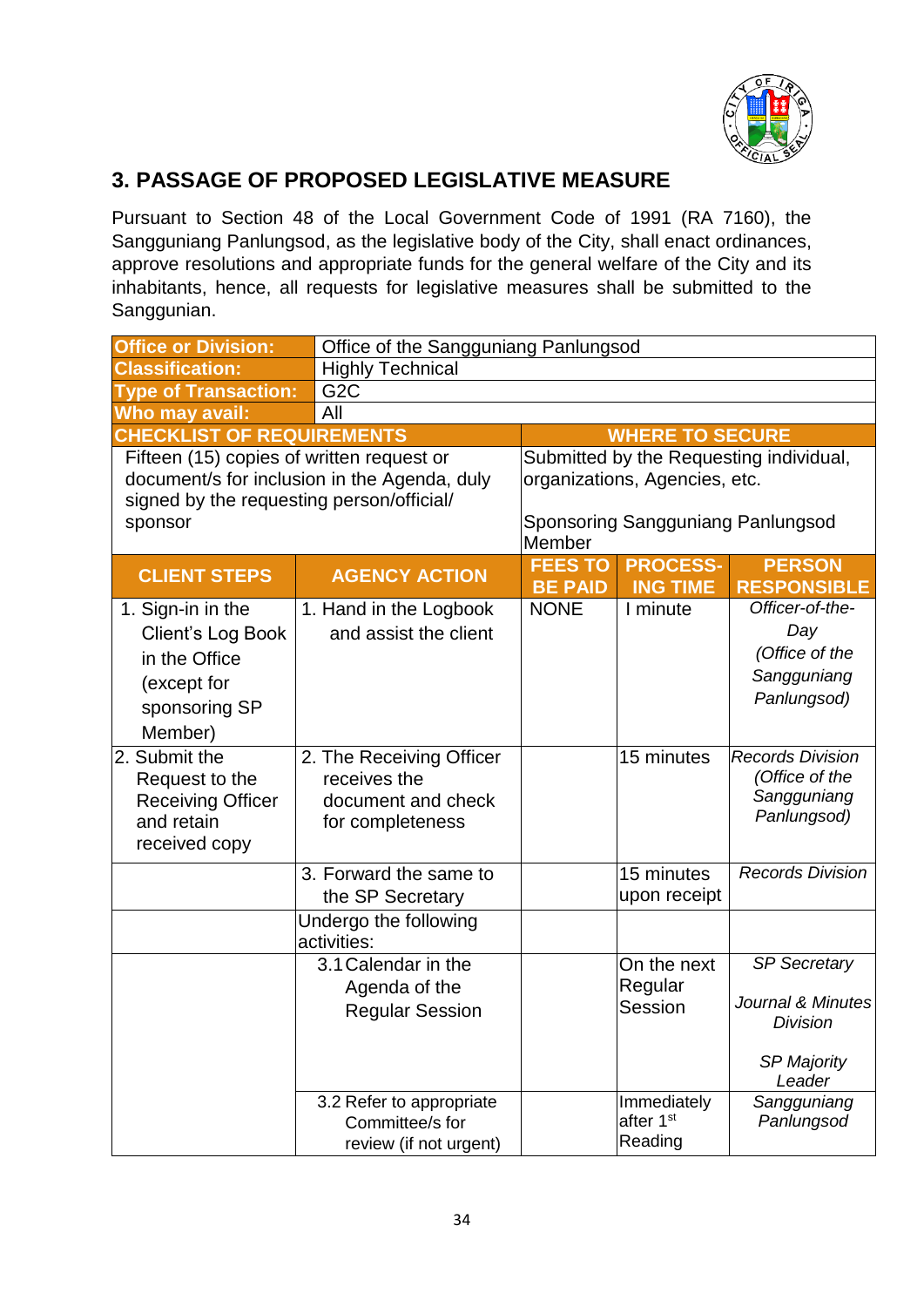

| 3. Attendance to<br>Session or Hearing<br>once requested by<br>the Sanggunian or<br>Committee/s | 3.3 Conduct<br>Committee/Public<br>Hearing                                                                                               | Within 30<br>days after<br>referral<br>On the next              | Committee<br>Chairman<br><b>Resolutions &amp;</b><br><b>Ordinances</b><br><b>Division</b><br>Committee |
|-------------------------------------------------------------------------------------------------|------------------------------------------------------------------------------------------------------------------------------------------|-----------------------------------------------------------------|--------------------------------------------------------------------------------------------------------|
|                                                                                                 | 3.4 Report by the<br>Committee in the<br><b>Regular Session</b>                                                                          | Regular<br>Session after<br>final findings                      | Chairman                                                                                               |
| 4 Submit additional<br>requirements, if<br>needed                                               | 3.5 If disapproved or<br>needs further<br>review or<br>clarifications,<br>inform the sponsor/<br>requesting office/<br>agency/individual | Within one<br>day after<br>instruction<br>from the<br>committee | <b>SP Secretary</b>                                                                                    |
|                                                                                                 | <b>FOR RESOLUTIONS:</b>                                                                                                                  |                                                                 |                                                                                                        |
|                                                                                                 | 3.6 Prepare the<br>resolution if<br>approved                                                                                             | 5 working<br>days                                               | <b>SP Secretary</b>                                                                                    |
|                                                                                                 | <b>FOR ORDINANCES:</b>                                                                                                                   |                                                                 |                                                                                                        |
|                                                                                                 | 3.6 Calendar in the<br>Agenda under 3rd<br>Reading if<br>approved under<br>$2nd$ Reading                                                 | In the next<br>Regular<br>Session                               | <b>SP Secretary</b>                                                                                    |
|                                                                                                 | 4. Number & record in<br>the Book<br>4.1 Print the final<br>version of the<br>approved<br>measure                                        | 1 day                                                           | <b>Records Division</b><br>Administrative<br><b>Division</b>                                           |
|                                                                                                 | 5. Sign the documents<br>by all Signatories                                                                                              | 4 working<br>days                                               | Vice-Mayor & SP<br><b>Members</b>                                                                      |
|                                                                                                 |                                                                                                                                          |                                                                 | <b>SP Secretary</b>                                                                                    |
|                                                                                                 |                                                                                                                                          |                                                                 | <b>Records Division</b>                                                                                |
|                                                                                                 | 6. Forward to the City<br>Mayor for approval/<br>signature                                                                               | 15 minutes<br>after<br>completion<br>of signatures              | <b>SP Secretary</b><br><b>Records Division</b>                                                         |
|                                                                                                 | <b>FOR RESOLUTIONS:</b>                                                                                                                  |                                                                 |                                                                                                        |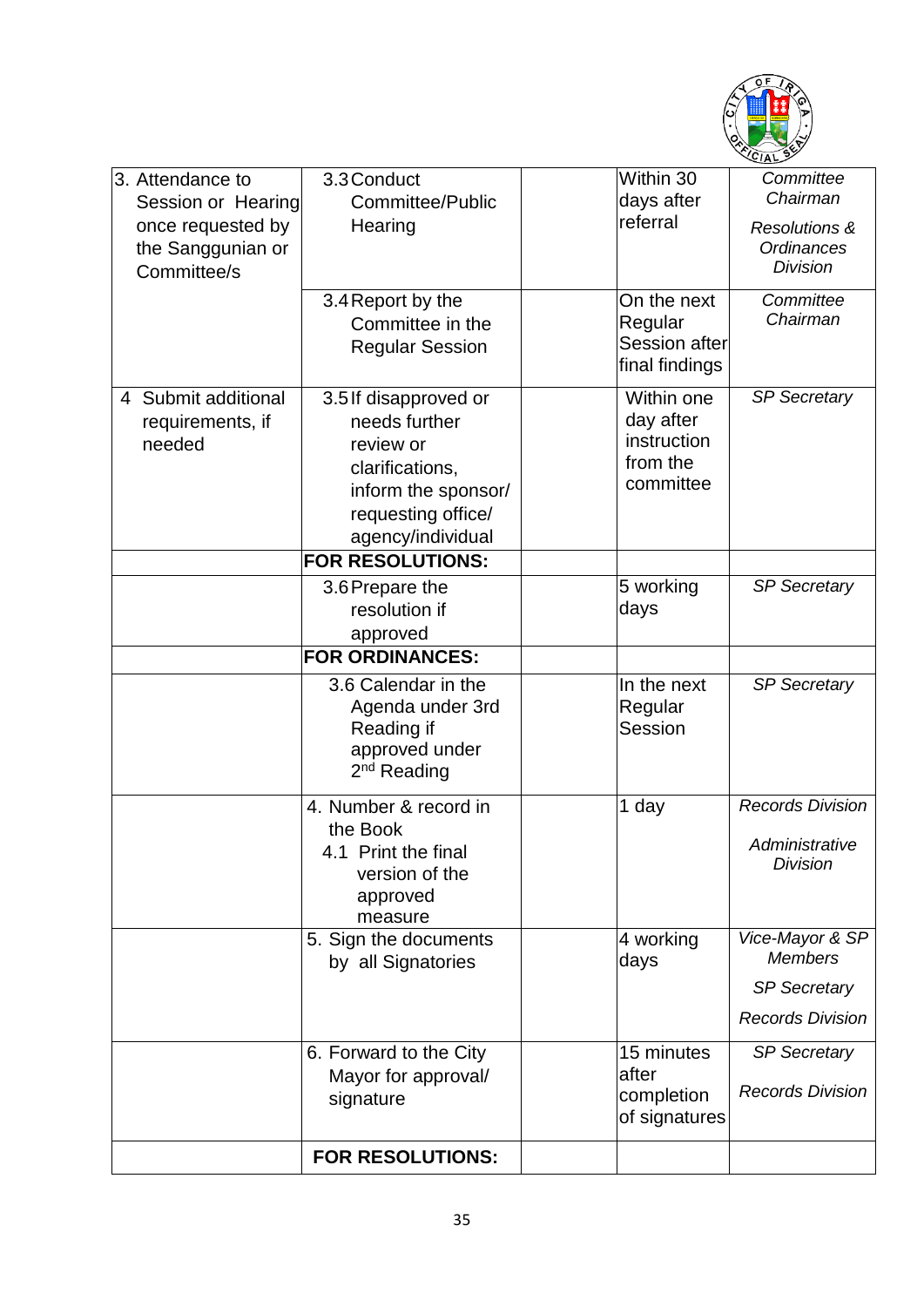

|                                                    | 7. Upon return of the<br>document, affix office<br>seal and distribute<br>the copies to<br>concerned | 15 minutes<br>after receipt<br>from the City<br>Mayor | <b>Records Division</b> |
|----------------------------------------------------|------------------------------------------------------------------------------------------------------|-------------------------------------------------------|-------------------------|
|                                                    | agencies/individual                                                                                  |                                                       |                         |
| 4. Request for<br>copies of<br>approved<br>measure | 8 Furnish the copy<br>upon request                                                                   | 5 minutes<br>upon<br>request                          | <b>Records Division</b> |
|                                                    | For ordinances and                                                                                   |                                                       |                         |
|                                                    | the resolutions                                                                                      |                                                       |                         |
|                                                    | approving the local                                                                                  |                                                       |                         |
|                                                    | development plans                                                                                    |                                                       |                         |
|                                                    | and public investment                                                                                |                                                       |                         |
|                                                    | programs formulated                                                                                  |                                                       |                         |
|                                                    | by the local                                                                                         |                                                       |                         |
|                                                    | development councils:                                                                                |                                                       |                         |
|                                                    | 8. Forward copies to the                                                                             | Within 3                                              | <b>SP Secretary</b>     |
|                                                    | Sangguniang<br>Panlalawigan for                                                                      | days upon<br>approval by                              |                         |
|                                                    | review or appropriate                                                                                | the City                                              |                         |
|                                                    | action                                                                                               | Mayor                                                 |                         |
|                                                    | 8.1 May amend or                                                                                     | After receipt                                         | Sangguniang             |
|                                                    | modify the same, if                                                                                  | of the advise                                         | Panlungsod              |
|                                                    | declared invalid, in                                                                                 | on action                                             |                         |
|                                                    | whole or in part,                                                                                    | taken by the                                          |                         |
|                                                    | based on the                                                                                         | Sanggunian                                            |                         |
|                                                    | findings of the                                                                                      |                                                       |                         |
|                                                    | Sangguniang                                                                                          | Panlalawiga                                           |                         |
|                                                    | Panlalawigan                                                                                         |                                                       |                         |
|                                                    | 8.2 Post the Ordinance                                                                               | not later than                                        | <b>SP Secretary</b>     |
|                                                    | or Resolution in at                                                                                  | five (5) days                                         |                         |
|                                                    | least 2 conspicuous                                                                                  | after                                                 |                         |
|                                                    | places of the City for<br>at least 3                                                                 | approval<br>thereof                                   |                         |
|                                                    | consecutive weeks                                                                                    |                                                       |                         |
|                                                    | 8.3 Publish Ordinances                                                                               | <b>After final</b>                                    | <b>SP Secretary</b>     |
|                                                    | with Penal Sanctions                                                                                 | approval by                                           |                         |
|                                                    | in a newspaper of                                                                                    | the                                                   |                         |
|                                                    | general circulation                                                                                  | Sanggunian                                            |                         |
|                                                    | within the province                                                                                  | g                                                     |                         |
|                                                    | where the local                                                                                      | Panlalawiga                                           |                         |
|                                                    | legislative body                                                                                     | n                                                     |                         |
|                                                    | concerned belongs                                                                                    |                                                       |                         |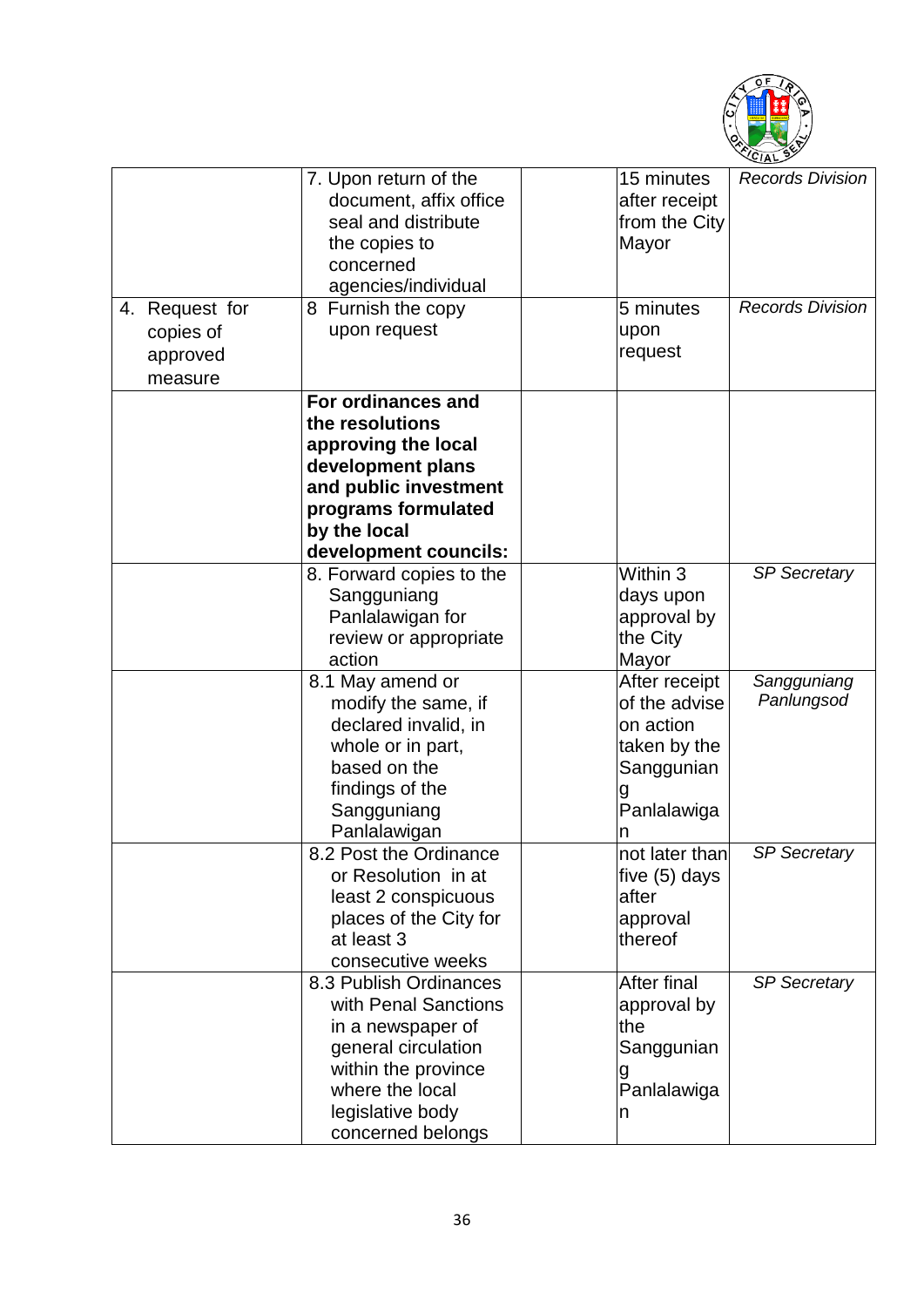

| 9. Distribute the copies | 30 minutes    | <b>Records Division</b> |
|--------------------------|---------------|-------------------------|
| to concerned             | after receipt |                         |
| agencies for             | of the        |                         |
| dissemination            | approved      |                         |
|                          | Imeasure      |                         |
| <b>TOTAL: INONE</b>      |               |                         |
|                          |               |                         |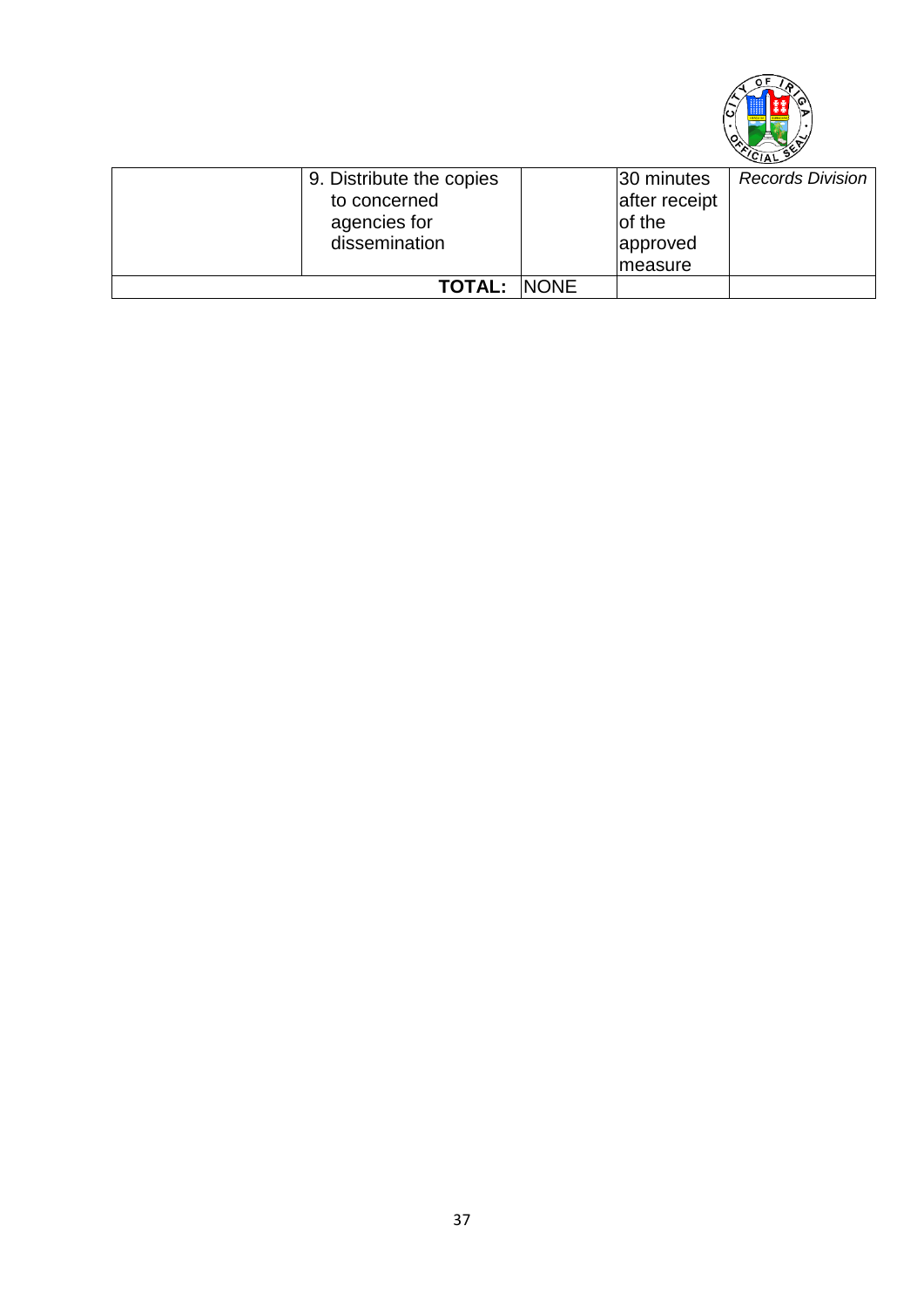

## **4. RELEASE, UPON REQUEST, OF COPIES OF RESOLUTIONS, ORDINANCES, AND OTHER OFFICIAL RECORDS IN THE CUSTODY OF THE SECRETARY TO THE SANGGUNIAN**

Pursuant to Section 48 of RA 7160, otherwise known the Local Government Code of the Philippines, the Sangguniang Panlungsod, as the Legislative Body, shall enact ordinances, approve resolutions and appropriate funds for the general welfare of the City and its inhabitants, hence, all requests for legislative measures shall be submitted to the Sanggunian. Considering this mandate, it is also the responsibility of the Office to inform the public of the measures it has passed and approved by furnishing copies of the same to concerned persons, offices, and the general public.

| <b>Office or Division:</b>                                                                                                                       |  | Office of the Sangguniang Panlungsod                                   |                                                   |                        |                                                                                                                                                                          |  |
|--------------------------------------------------------------------------------------------------------------------------------------------------|--|------------------------------------------------------------------------|---------------------------------------------------|------------------------|--------------------------------------------------------------------------------------------------------------------------------------------------------------------------|--|
| <b>Classification:</b>                                                                                                                           |  | Simple                                                                 |                                                   |                        |                                                                                                                                                                          |  |
| <b>Type of Transaction:</b>                                                                                                                      |  | G2C - Government to Client                                             |                                                   |                        |                                                                                                                                                                          |  |
| Who may avail:                                                                                                                                   |  | All                                                                    |                                                   |                        |                                                                                                                                                                          |  |
| <b>CHECKLIST OF REQUIREMENTS</b>                                                                                                                 |  |                                                                        |                                                   | <b>WHERE TO SECURE</b> |                                                                                                                                                                          |  |
| 1. A request, preferably but not necessarily<br>written, or may be a verbal request                                                              |  |                                                                        | From the requesting client                        |                        |                                                                                                                                                                          |  |
| 2. Request Form properly filled-up                                                                                                               |  |                                                                        | Records Division of the Sangguniang<br>Panlungsod |                        |                                                                                                                                                                          |  |
| <b>CLIENT STEPS</b>                                                                                                                              |  | <b>AGENCY ACTION</b>                                                   | <b>FEES TO BE</b>                                 | <b>PROCESS-</b>        | <b>PERSON</b>                                                                                                                                                            |  |
|                                                                                                                                                  |  |                                                                        | <b>PAID</b>                                       | <b>ING TIME</b>        | <b>RESPONSIBLE</b>                                                                                                                                                       |  |
| 1. Sign in in the<br>Client's Log Book<br>in the Office.<br>2. Fill-Up the<br>request form and<br>submit the same<br>to the Receiving<br>Officer |  | 1. Hand in the Logbook<br>and assist the client<br>3. Receive the Form | <b>None</b><br><b>None</b>                        | 1minute<br>1 minute    | Officer-of-the-<br>Day<br>(Office of the<br>Sangguniang<br>Panlungsod)<br><b>Records Division</b><br><b>SP Secretary</b><br>(Office of the<br>Sangguniang<br>Panlungsod) |  |
|                                                                                                                                                  |  | 4. Research for the<br>requested<br>document/s                         | <b>None</b>                                       | 30 minutes             | <b>Records</b><br><b>Division</b>                                                                                                                                        |  |
|                                                                                                                                                  |  | 5. Issue the Order of<br>Payment                                       | None                                              |                        |                                                                                                                                                                          |  |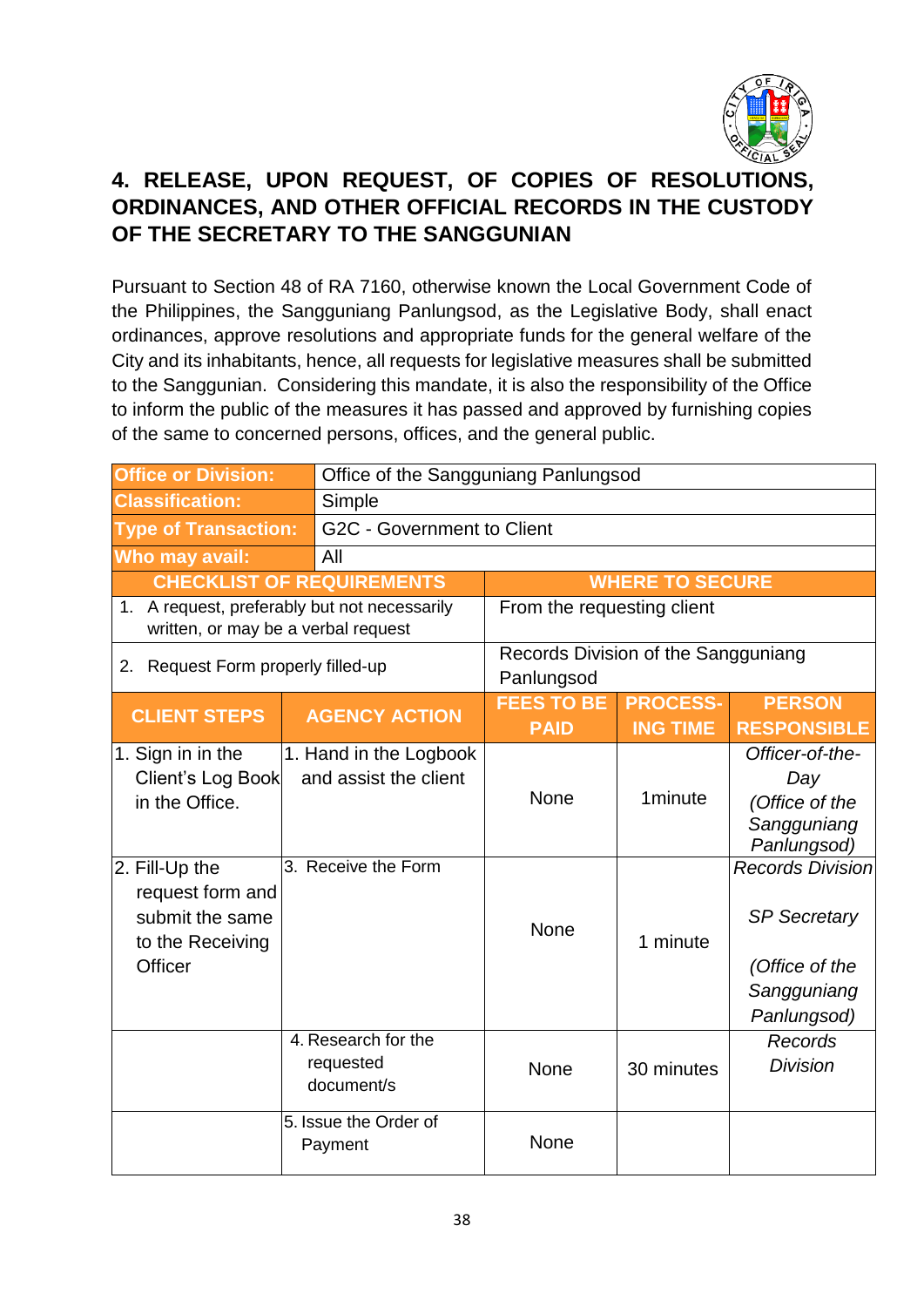

|  | 3. Pay required fees 6. Receive Payment | Secretary's      | 5 minutes | City Treasurer's |
|--|-----------------------------------------|------------------|-----------|------------------|
|  |                                         | Fee:             |           | Office           |
|  |                                         | -For copies of   |           | (Windows 1 to 3) |
|  |                                         | the              |           |                  |
|  |                                         | $documents -$    |           |                  |
|  |                                         | from 1 to 5      |           |                  |
|  |                                         | $pages -$        |           |                  |
|  |                                         | Php100.00        |           |                  |
|  |                                         | - In excess of 5 |           |                  |
|  |                                         | pages-           |           |                  |
|  |                                         | Php5.00 per      |           |                  |
|  |                                         | page             |           |                  |
|  |                                         | -For certified   |           |                  |
|  |                                         | copies -         |           |                  |
|  |                                         | Php100.00        |           |                  |
|  |                                         | -For certified   |           |                  |
|  |                                         | photocopy        |           |                  |
|  |                                         | of similar       |           |                  |
|  |                                         | records,         |           |                  |
|  |                                         | documents        |           |                  |
|  |                                         | and official     |           |                  |
|  |                                         | acts of the      |           |                  |
|  |                                         | $SP -$           |           |                  |
|  |                                         | Php100.00        |           |                  |
|  |                                         | -For copies      |           |                  |
|  |                                         | furnished to     |           |                  |
|  |                                         | other offices/   |           |                  |
|  |                                         | branches of      |           |                  |
|  |                                         | the City         |           |                  |
|  |                                         | Government       |           |                  |
|  |                                         | for official     |           |                  |
|  |                                         | business $-$     |           |                  |
|  |                                         | Free             |           |                  |
|  |                                         | (Pursuant to     |           |                  |
|  |                                         | Ordinance No.    |           |                  |
|  |                                         | 2018-10,         |           |                  |
|  |                                         | otherwise        |           |                  |
|  |                                         | known as the     |           |                  |
|  |                                         | Revenue Code     |           |                  |
|  |                                         |                  |           |                  |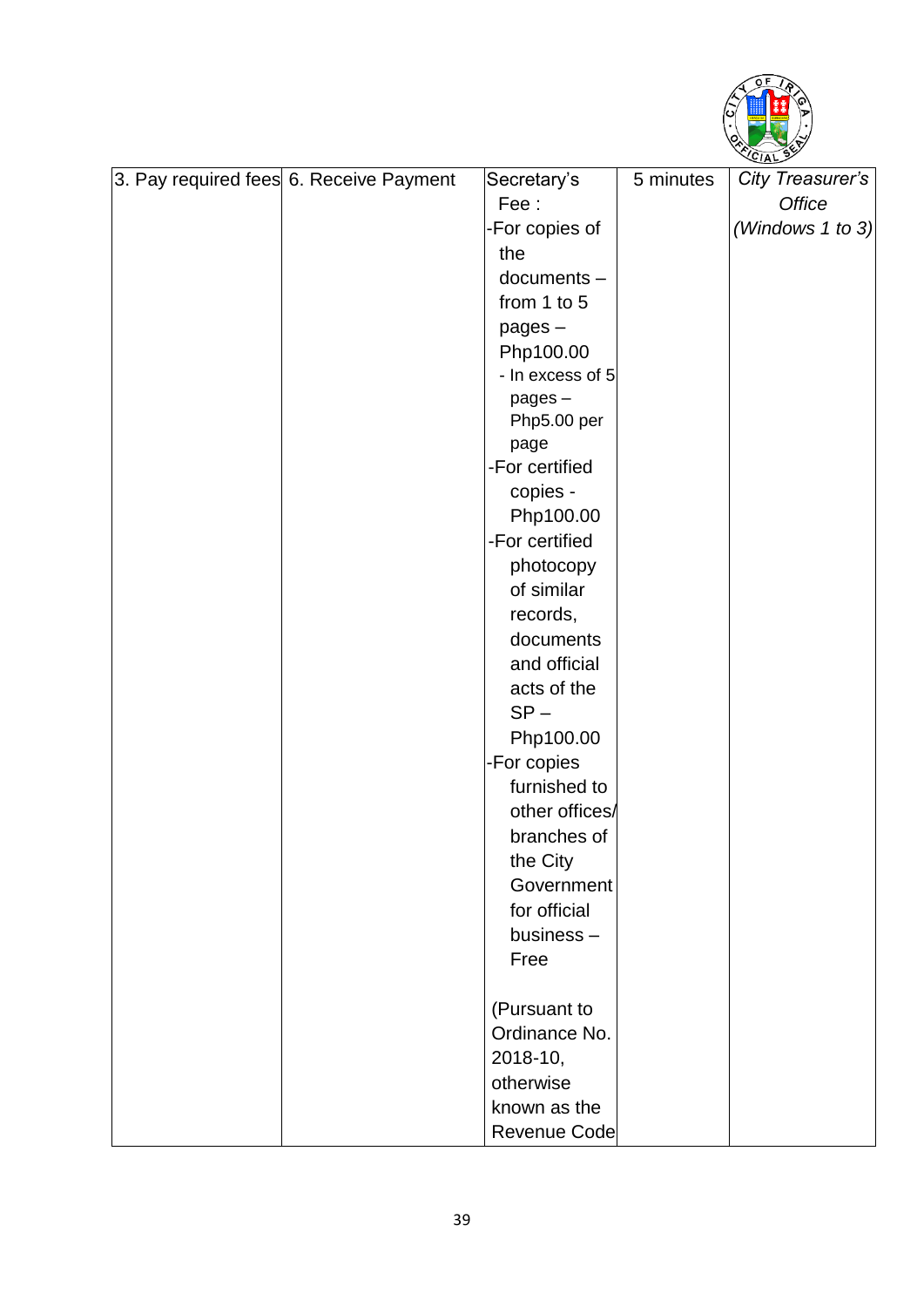

|                         |                       | of the City of<br>Iriga) |            |                         |
|-------------------------|-----------------------|--------------------------|------------|-------------------------|
|                         |                       |                          |            |                         |
|                         |                       |                          |            |                         |
|                         |                       |                          |            |                         |
| 4. Present the          | 5. Record in the Out- |                          | 15 minutes | <b>Records Division</b> |
| <b>Official Receipt</b> | going Logbook and     |                          |            |                         |
| to the                  | release the           |                          |            |                         |
| Sanggunian              | document/s            |                          |            |                         |
| Office                  |                       |                          |            |                         |
|                         | <b>TOTAL:</b>         | A minimum of             | 52 minutes |                         |
|                         |                       | Php100.00                |            |                         |
|                         |                       | depending on             |            |                         |
|                         |                       | the number of            |            |                         |
|                         |                       | pages                    |            |                         |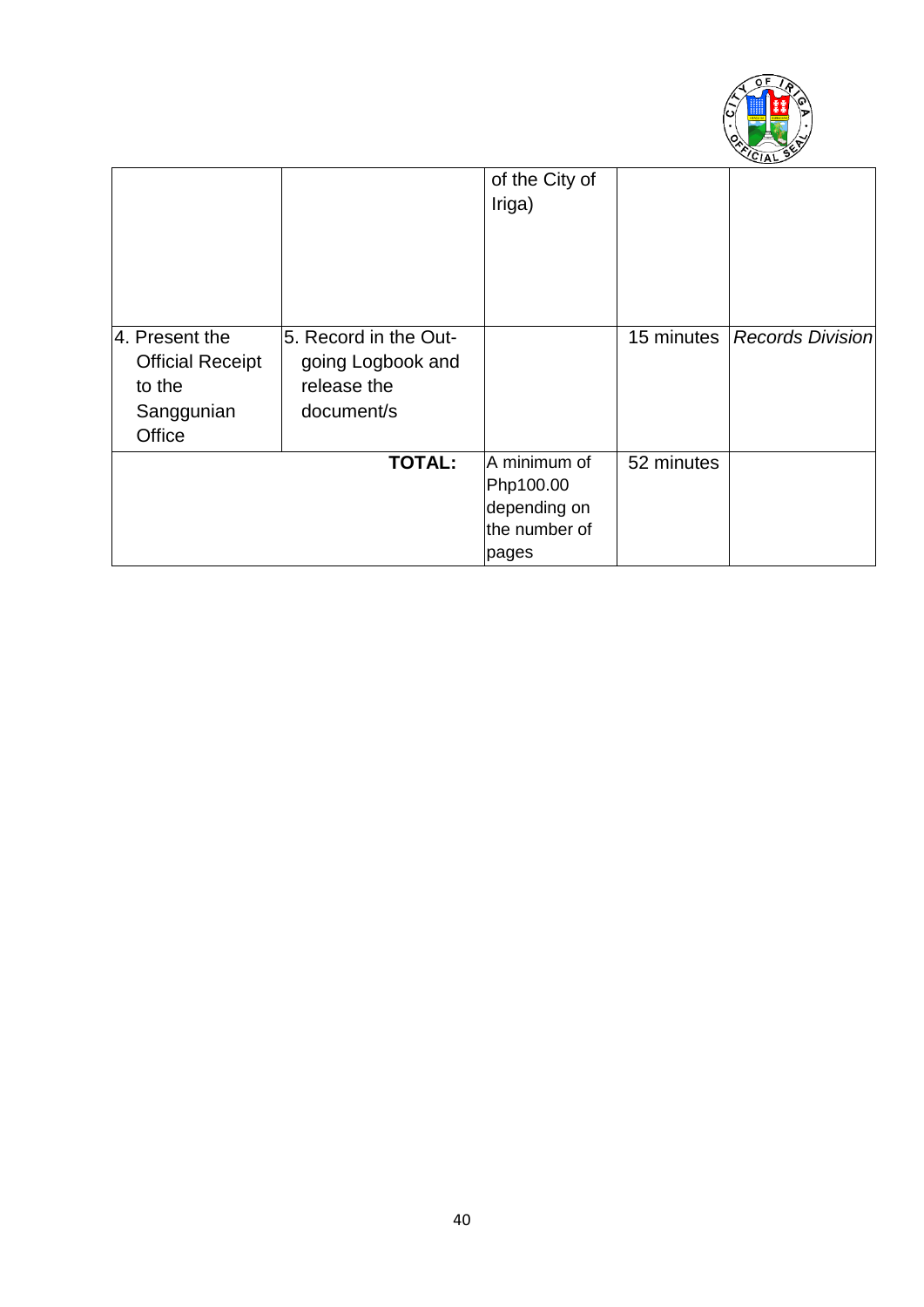

## **5. REVIEW OF ANNUAL/SUPPLEMENTAL BARANGAY BUDGETS**

Mandated pursuant to Section 333, Paragraphs (a) and (b) of the of RA 7160, otherwise known the Local Government Code of the Philippines (Review of Barangay Ordinances by the Sangguniang Panlungsod

| <b>Office or Division:</b>                                                                             | Office of the Sangguniang Panlungsod                                                                         |                                  |                                                                                                                                            |                                                                                             |
|--------------------------------------------------------------------------------------------------------|--------------------------------------------------------------------------------------------------------------|----------------------------------|--------------------------------------------------------------------------------------------------------------------------------------------|---------------------------------------------------------------------------------------------|
| <b>Classification:</b>                                                                                 | <b>Highly Technical</b>                                                                                      |                                  |                                                                                                                                            |                                                                                             |
| <b>Type of Transaction:</b>                                                                            | G <sub>2</sub> G                                                                                             |                                  |                                                                                                                                            |                                                                                             |
| Who may avail:                                                                                         | 36 Barangays of Iriga City                                                                                   |                                  |                                                                                                                                            |                                                                                             |
|                                                                                                        | <b>CHECKLIST OF REQUIREMENTS</b>                                                                             |                                  | <b>WHERE TO SECURE</b>                                                                                                                     |                                                                                             |
|                                                                                                        | 1. Fifteen (15) copies of the Barangay Budget                                                                |                                  |                                                                                                                                            | Barangay Council of requesting Barangay                                                     |
| 2. Pre-Review by the City Budget Office                                                                |                                                                                                              |                                  | City Budget Office, Iriga City                                                                                                             |                                                                                             |
| <b>CLIENT STEPS</b>                                                                                    | <b>AGENCY ACTION</b>                                                                                         | <b>FEES TO</b><br><b>BE PAID</b> | <b>PROCESS-</b><br><b>ING TIME</b>                                                                                                         | <b>PERSON</b><br><b>RESPONSIBLE</b>                                                         |
| 1. Sign in in the<br>Client's Log Book<br>in the Office                                                | 1. Hand in the Logbook<br>and assist the client                                                              | <b>NONE</b>                      | I minute                                                                                                                                   | Officer-of-the-Day<br>Sangguniang<br>Panlungsod                                             |
| 2. Submit the<br>documents to the<br><b>Receiving Officer</b><br>and retain a file of<br>received copy | 2. Receive the<br>documents from the<br>client<br>2.1 Forward the<br>documents to the<br><b>SP Secretary</b> |                                  | 15 minutes                                                                                                                                 | <b>Records Division</b><br>(Office of the<br>Sangguniang<br>Panlungsod)                     |
|                                                                                                        | 3. Undergo the following<br>activities:                                                                      |                                  | All the<br>following<br>steps should<br>be<br>accomplishe<br>d within 60<br>days from<br>receipt of<br>Annual<br>Barangay<br><b>Budget</b> |                                                                                             |
|                                                                                                        | 3.1 Calendar in the<br>Agenda of the<br><b>Regular Session</b>                                               |                                  | On the<br>immediately<br>following<br>Regular<br>Session                                                                                   | Journal & Minutes<br><b>Division</b><br><b>SP Secretary</b><br><b>SP Majority</b><br>Leader |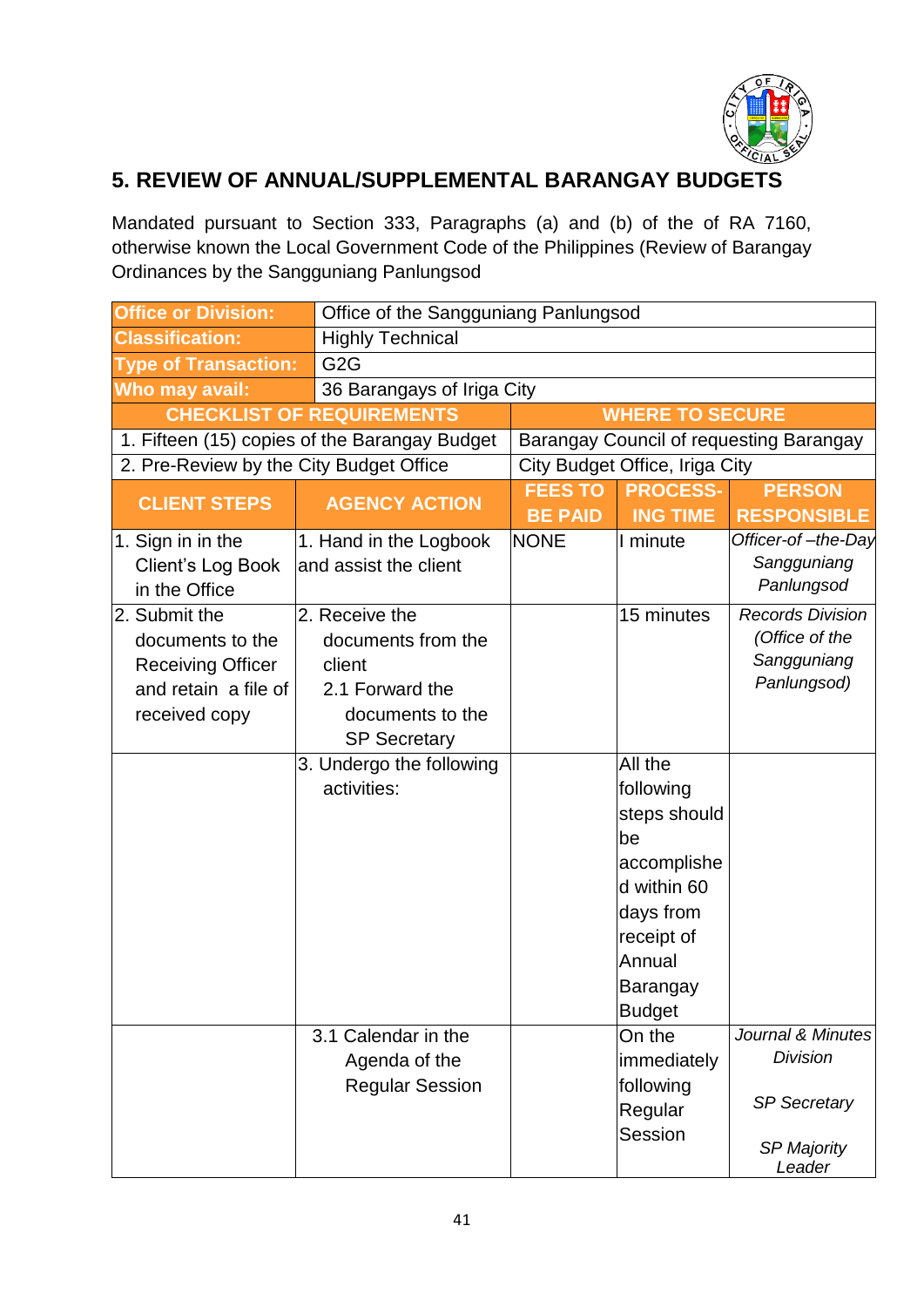

|                       | 3.2 Refer to appropriate    | Immediately           | Vice-Mayor & the        |
|-----------------------|-----------------------------|-----------------------|-------------------------|
|                       | Committee/s for             | after 1 <sup>st</sup> | Sangguniang             |
|                       | review                      | Reading in a          | Panlungsod              |
|                       |                             | Regular               |                         |
|                       |                             | Session               |                         |
| 3. Attends to Session | 3.3 Conduct of              | Within 30             | Committee on            |
| or Hearing once       | Committee and/or            | days after            | Finance and             |
| requested by the      | <b>Public Hearing</b>       | referral              | Appropriation           |
| Sanggunian or         |                             |                       |                         |
| Committee             |                             |                       | Committee on            |
|                       |                             |                       | <b>Barangay Affairs</b> |
|                       |                             |                       |                         |
|                       |                             |                       | <b>Resolutions and</b>  |
|                       |                             |                       | Ordinances              |
|                       |                             |                       | <b>Division</b>         |
|                       | 3.4 Report by the           | On the next           | Committee               |
|                       | Committee in the            | Regular               | Chairmen of the         |
|                       | <b>Regular Session</b>      | Session               | above Committees        |
|                       |                             | after final           |                         |
|                       |                             | findings of           |                         |
|                       |                             | the                   |                         |
|                       |                             | Committees            |                         |
|                       | 3.5 If the matter is        | Immediatel            | <b>SP Secretary</b>     |
|                       | approved in the             | y after the           |                         |
|                       | session send<br>letter      | session               |                         |
|                       | informing the               |                       |                         |
|                       | <b>Budget Office of the</b> |                       |                         |
|                       | approval                    |                       |                         |
|                       | together with the           |                       |                         |
|                       | submitted copies of         |                       |                         |
|                       | the Barangay                |                       |                         |
|                       | <b>Budget</b>               |                       |                         |
|                       | 3.2 Prepare the             | 5 working             | <b>SP Secretay</b>      |
|                       | resolution                  | days                  |                         |
| 4. Submit additional  | 3.3 If disapproved or       | Immediately           | <b>SP Secretary</b>     |
| requirements, if      | need further review         | after                 |                         |
| needed                | or clarifications,          | instruction           |                         |
|                       | inform the requesting       | from the              |                         |
|                       | barangay                    | Committees            |                         |
|                       |                             | 1 hour                | <b>Records Division</b> |
|                       | Number & record in<br>4     |                       |                         |
|                       | the Book and Print          |                       | Administrative          |
|                       | the final version of        |                       | <b>Division</b>         |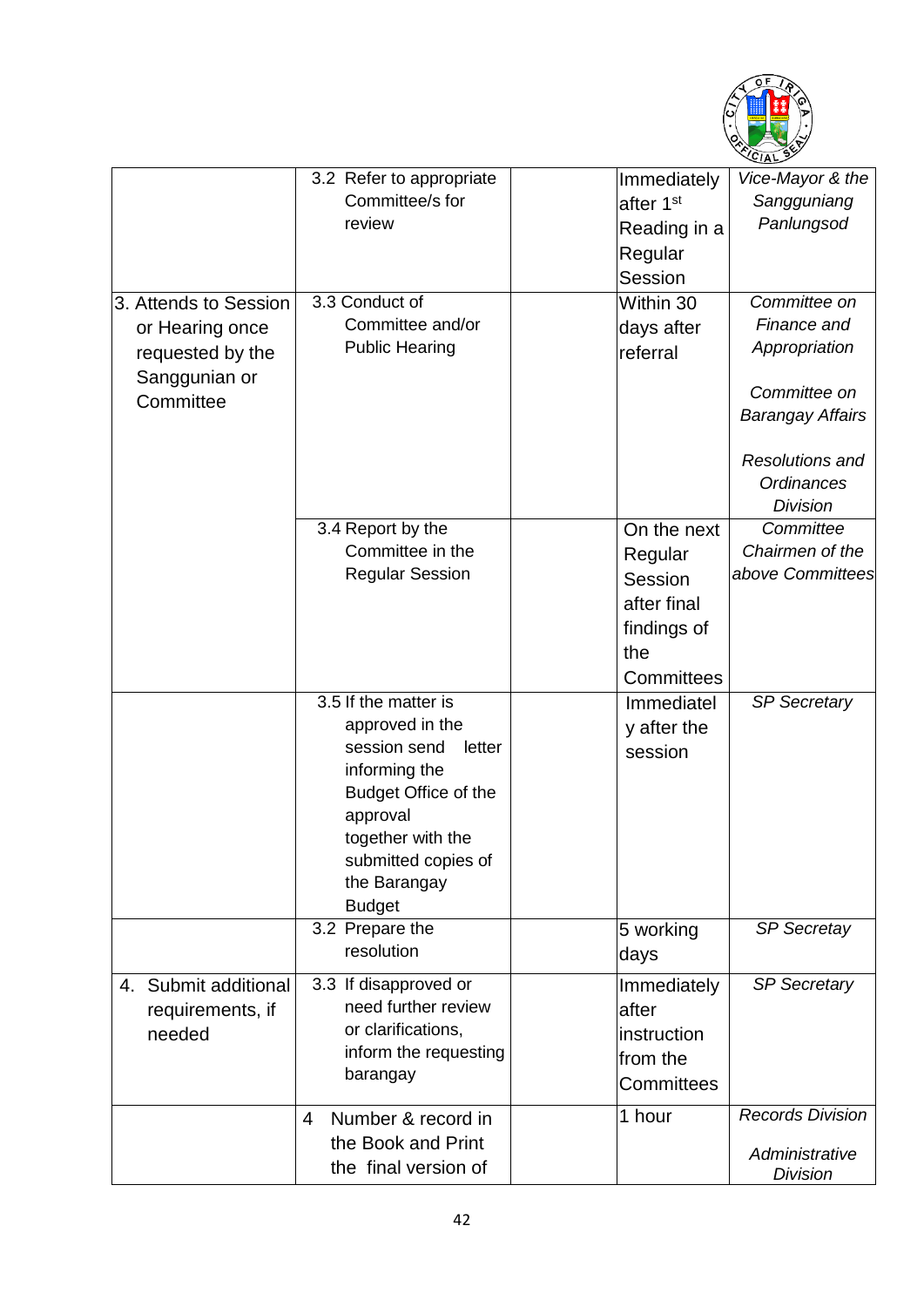

|    |                                                 |    | the approved<br>measure                                       |             |                                                              |                                                          |
|----|-------------------------------------------------|----|---------------------------------------------------------------|-------------|--------------------------------------------------------------|----------------------------------------------------------|
|    |                                                 | 5  | Sign the approved<br>measures by all<br>Signatories           |             | 4 working<br>days                                            | Vice-Mayor & SP<br><b>Members</b><br><b>SP Secretary</b> |
|    |                                                 |    |                                                               |             |                                                              | <b>Records Division</b>                                  |
|    |                                                 | 6  | Forward to the City                                           |             | 15 minutes                                                   | <b>SP Secretary</b>                                      |
|    |                                                 |    | Mayor for approval/<br>signature and affix                    |             | lafter<br>completion                                         | <b>Records Division</b>                                  |
|    |                                                 |    | official seal upon                                            |             | of                                                           |                                                          |
|    |                                                 |    | return of approved                                            |             | signatures                                                   |                                                          |
|    |                                                 |    | document                                                      |             |                                                              |                                                          |
| 5. | Request for<br>copies of<br>approved<br>measure | 7  | Furnish the copy<br>upon request by the<br>applicant          |             | 5 minutes<br>upon<br>request                                 | <b>Records Division</b>                                  |
|    |                                                 | 8. | Distribute the copies to<br>concerned<br>agencies/individuals |             | 30 minutes<br>after receipt<br>of the<br>approved<br>measure | <b>Records Division</b>                                  |
|    |                                                 |    | <b>TOTAL:</b>                                                 | <b>NONE</b> | Within 60                                                    |                                                          |
|    |                                                 |    |                                                               |             | days after                                                   |                                                          |
|    |                                                 |    |                                                               |             | receipt of the                                               |                                                          |
|    |                                                 |    |                                                               |             | Barangay                                                     |                                                          |
|    |                                                 |    |                                                               |             | <b>Budget</b>                                                |                                                          |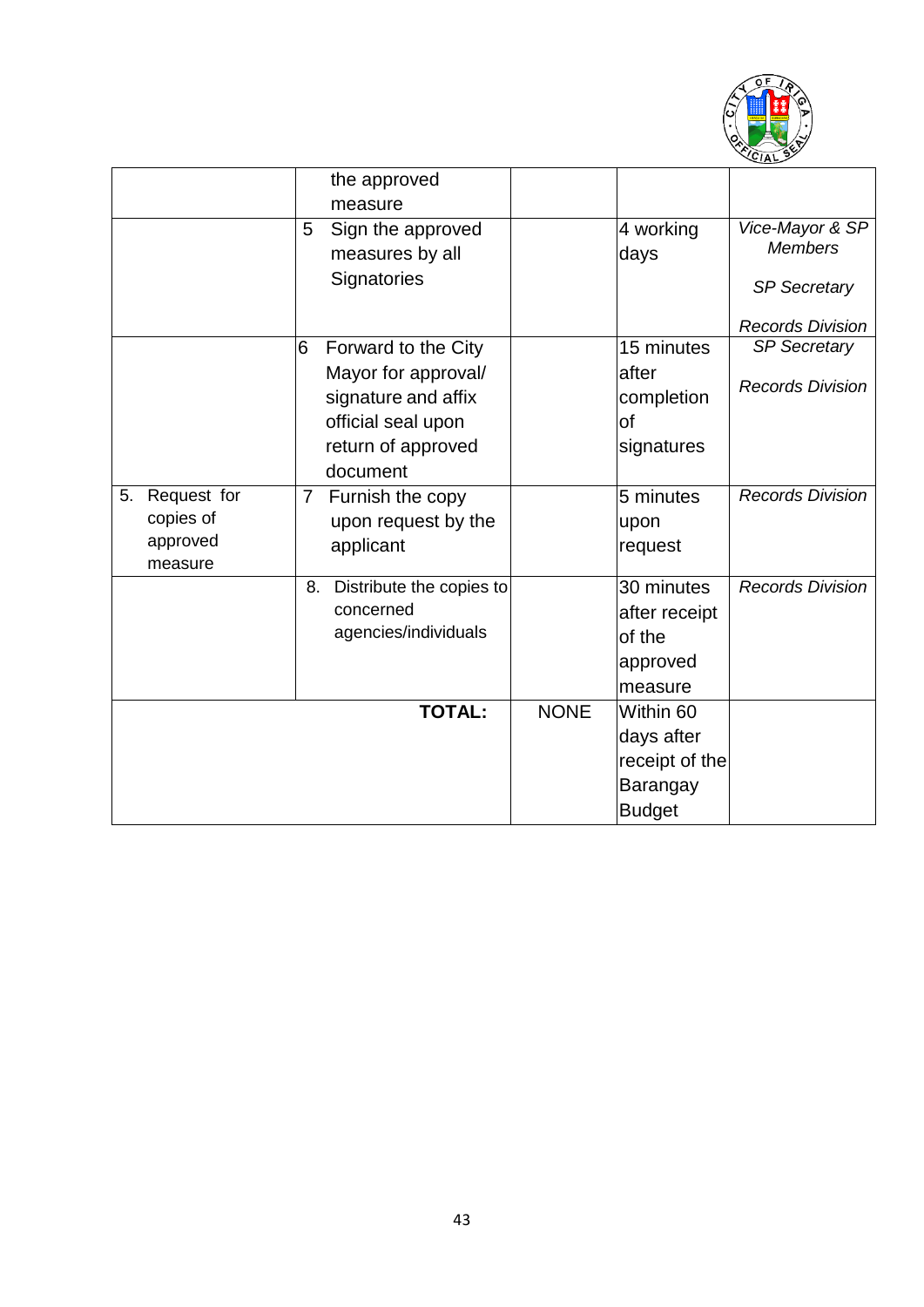

## **6. REVIEW OF BARANGAY ORDINANCES**

Mandated pursuant to Section 57, Chapter III of RA 7160, otherwise known as the Local Government Code of 1991 (Review of Barangay Ordinances by the Sangguniang Panlungsod

| <b>Office or Division:</b>                                                                             |                                                                                                                                  | Office of the Sangguniang Panlungsod |                                                        |                                                                                             |  |
|--------------------------------------------------------------------------------------------------------|----------------------------------------------------------------------------------------------------------------------------------|--------------------------------------|--------------------------------------------------------|---------------------------------------------------------------------------------------------|--|
| <b>Classification:</b>                                                                                 | <b>Highly Technical</b>                                                                                                          |                                      |                                                        |                                                                                             |  |
| <b>Type of Transaction:</b>                                                                            | G <sub>2</sub> G                                                                                                                 |                                      |                                                        |                                                                                             |  |
| Who may avail:                                                                                         | 36 Barangays of Iriga City                                                                                                       |                                      |                                                        |                                                                                             |  |
| <b>CHECKLIST OF REQUIREMENTS</b>                                                                       |                                                                                                                                  | <b>WHERE TO SECURE</b>               |                                                        |                                                                                             |  |
|                                                                                                        | 1. Fifteen (15) copies of the Barangay Ordinance                                                                                 | Barangay                             | <b>Barangay Council of requesting</b>                  |                                                                                             |  |
| 2. Pre-Review by the City Legal Office                                                                 |                                                                                                                                  |                                      | City Legal Office, Iriga City                          |                                                                                             |  |
| <b>CLIENT STEPS</b>                                                                                    | <b>AGENCY ACTION</b>                                                                                                             | <b>FEES TO</b><br><b>BE PAID</b>     | <b>PROCESS-</b><br><b>ING TIME</b>                     | <b>PERSON</b><br><b>RESPONSIBL</b>                                                          |  |
| 1. Sig- in in the<br>Client's Log Book<br>in the Office                                                | 1. Hand in the Logbook<br>and assist the client                                                                                  | None                                 | 1minute                                                | Officer-of-the-<br>Day<br>Office of the<br>Sangguniang<br>Panlungsod)                       |  |
| 2. Submit the<br>documents to the<br><b>Receiving Officer</b><br>and retain a file of<br>received copy | 2. Receive the documents<br>from the client and<br>check for completeness<br>2.1 Forward the<br>documents to the SP<br>Secretary | None                                 | 15 minutes                                             | <b>Records Division</b><br>(Office of the<br>Sangguniang<br>Panlungsod)                     |  |
|                                                                                                        | 3. Undergo the following<br>activities                                                                                           | None                                 |                                                        |                                                                                             |  |
| 3. Attend to Session<br>or Hearing once<br>requested by the<br>Sanggunian/<br>Committee<br>assigned    | 3.1 Calendar in the<br>Agenda of the<br><b>Regular Session</b>                                                                   | None                                 | On the<br>immediately<br>ensuing<br>Regular<br>Session | Journal &<br><b>Minutes Division</b><br><b>SP Secretary</b><br><b>SP Majority</b><br>Leader |  |
|                                                                                                        | 3.2 Refer to appropriate<br>Committee/s for<br>review during the<br><b>Regular Session</b>                                       | None                                 | Immediately<br>after 1 <sup>st</sup><br>Reading in a   | Vice-Mayor and<br>the SP Members                                                            |  |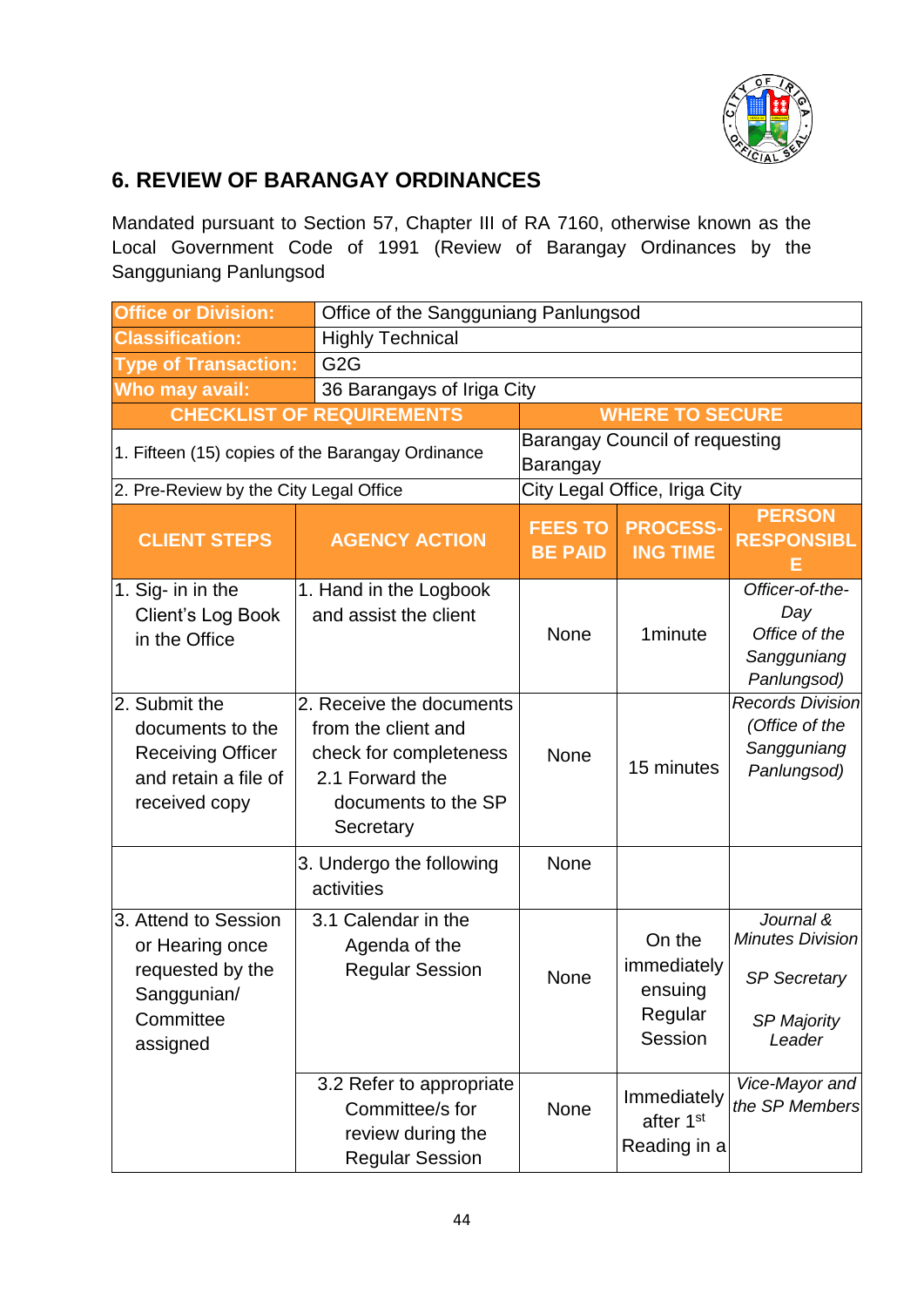

|                                                    |                                                                                                                             |             | Regular<br>Session                                                                |                                                                                                                                                                     |
|----------------------------------------------------|-----------------------------------------------------------------------------------------------------------------------------|-------------|-----------------------------------------------------------------------------------|---------------------------------------------------------------------------------------------------------------------------------------------------------------------|
|                                                    | 3.3 Conduct of<br>Committee and/or<br><b>Public Hearing</b>                                                                 | <b>None</b> | Within 30<br>days after<br>referral                                               | Committee on<br>Ordinances &<br><b>Legal Matters</b><br>Committee on<br><b>Barangay Affairs</b><br><b>Resolutions &amp;</b><br><b>Ordinances</b><br><b>Division</b> |
|                                                    | 6.4 Report by the<br>Committee in the<br><b>Regular Session</b>                                                             | None        | On the next<br>Regular<br>Session after<br>final findings<br>of the<br>committees | Committee<br>Chairmen of the<br>above<br><b>Committees</b>                                                                                                          |
|                                                    | 6.5 If the matter is<br>approved, prepare the<br>resolution                                                                 | <b>None</b> | 5 working<br>days                                                                 | <b>SP Secretary</b>                                                                                                                                                 |
| 5. Submit additional<br>requirements, if<br>needed | 6.6 If disapproved or need<br>further review or<br>clarifications, inform<br>the requesting<br>barangay                     | None        | Immediately<br>after<br>instruction<br>from the<br>Committee                      | <b>SP Secretary</b>                                                                                                                                                 |
|                                                    | Number & record in the<br>7<br>Book and Print the final<br>version of the approved<br>measure                               | None        | 1 hour                                                                            | <b>Records Division</b><br>Administrative<br><b>Division</b>                                                                                                        |
|                                                    | 8<br>Sign the approved<br>measures by all<br>Signatories                                                                    | None        | 4 working<br>days                                                                 | Vice-Mayor &<br><b>SP Members</b><br><b>SP Secretary</b><br><b>Records Division</b>                                                                                 |
|                                                    | 9<br>Forward to the City<br>Mayor for approval/<br>signature and affix<br>official seal upon return<br>of approved document | None        | 15 minutes<br>after<br>completion<br>of signatures                                | <b>SP Secretary</b><br><b>Records Division</b>                                                                                                                      |